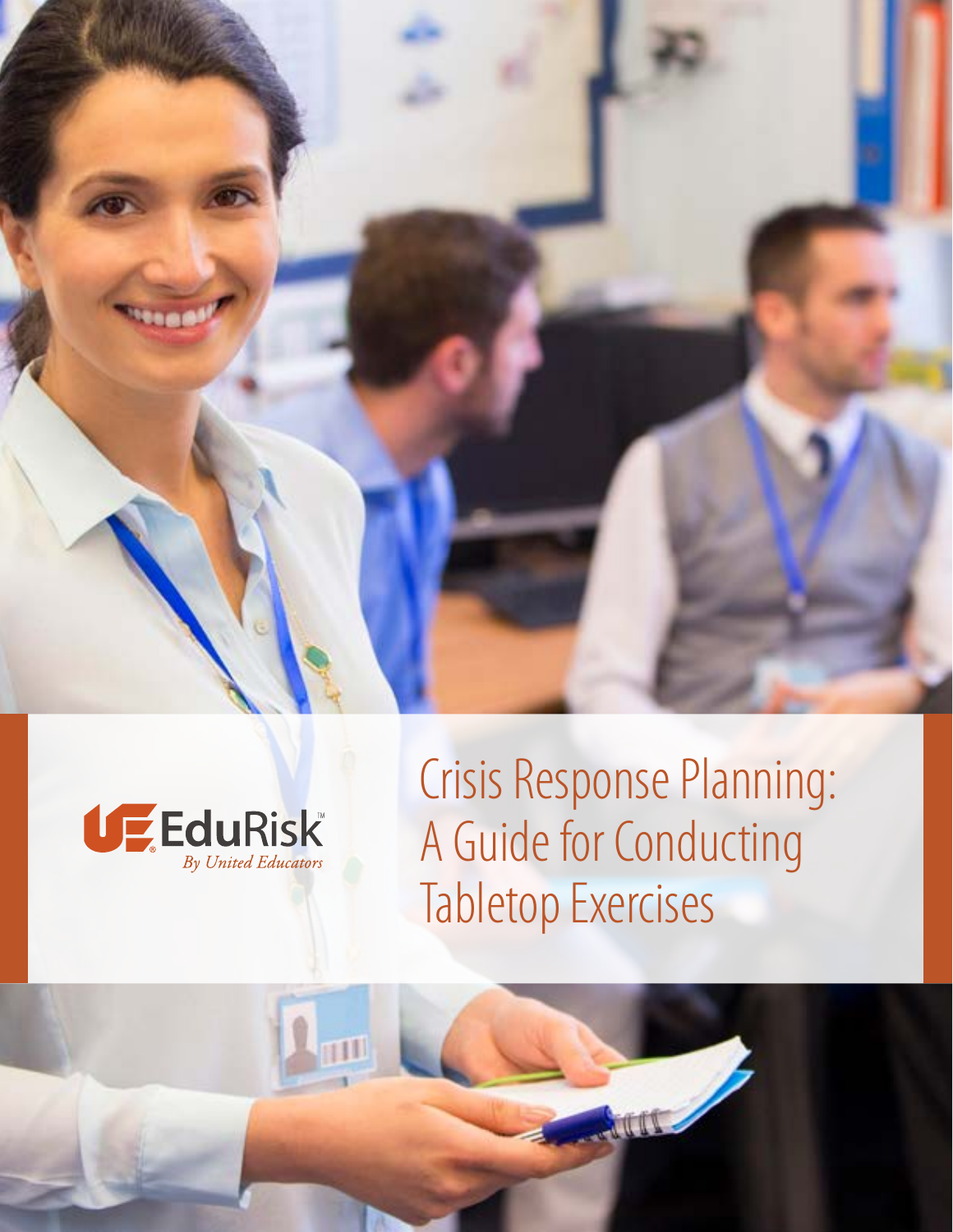# Table of Contents

| 10 |
|----|
| 13 |
| 19 |
|    |
|    |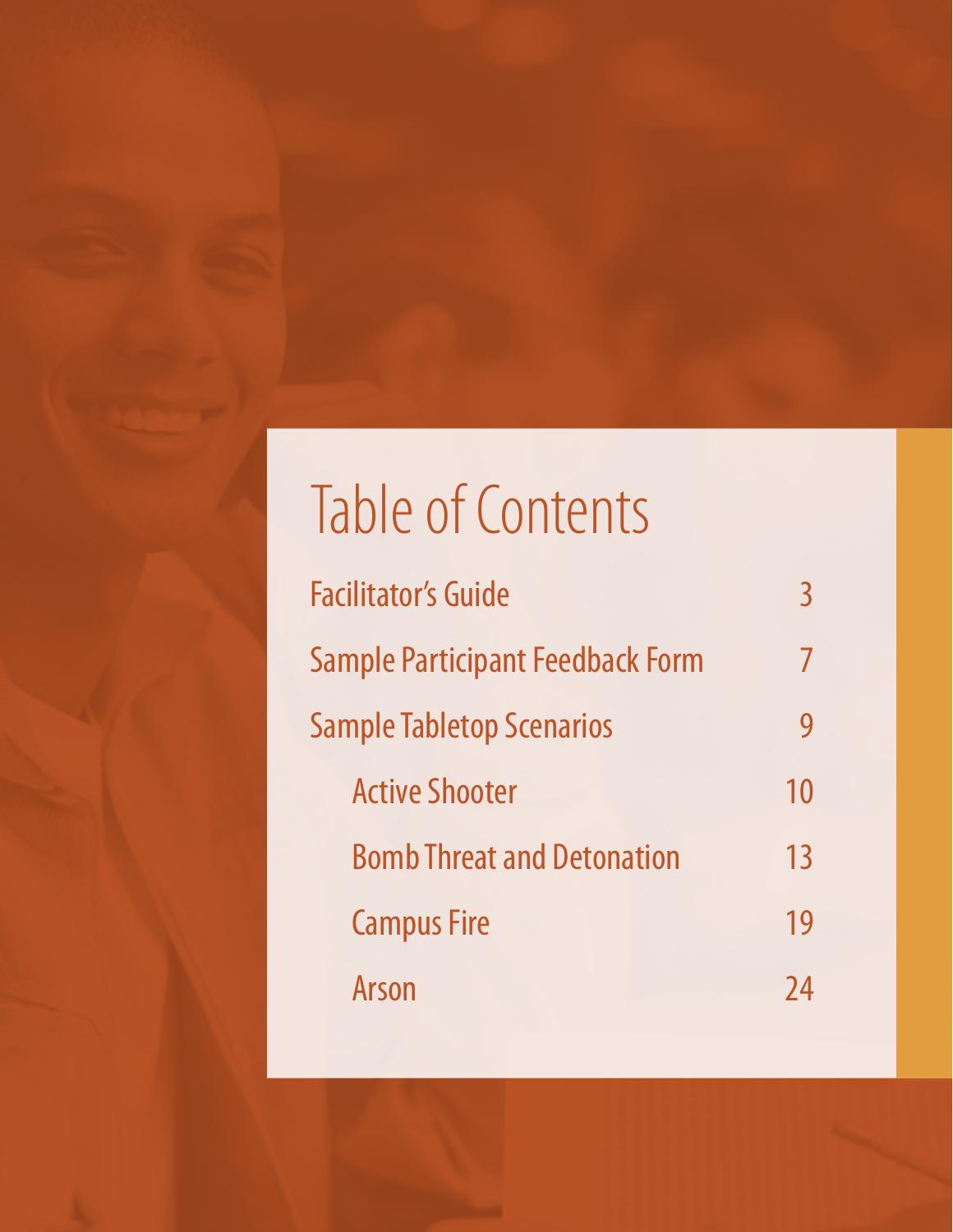<span id="page-2-0"></span>

## Facilitator's Guide

A tabletop exercise is an effective and inexpensive way to prepare your institution to respond to a variety of campus crises ranging from fire to a student death. Such exercises can be used by administrators interested in testing and improving an institution's emergency response procedures, such as a crisis response team reacting to a natural disaster or a threat assessment team intervening with a student who poses a risk of harm. The steps below provide guidelines for planning and executing an effective tabletop exercise.

## **Step 1: Set Objectives**

Start with the end in mind by determining what institution plans, policies, or practices the exercise will test. Objectives set standards for measuring the exercise's success and should answer the question: "Why is the institution conducting the tabletop?" An average tabletop exercise will cite between three and eight objectives, such as:

- **EXECUTE:** Determine the effectiveness of institution plans, policies, and procedures for responding to a particular crisis
- **IDENTIFY** the level of cooperation between departments in responding to a crisis
- **•** Determine the institution's ability to provide timely and accurate information to different audiences
- 4 Evaluate the adequacy of resources, such as facilities, equipment, and other materials to support crisis response
- 4 Increase awareness of crisis procedures and identify training needs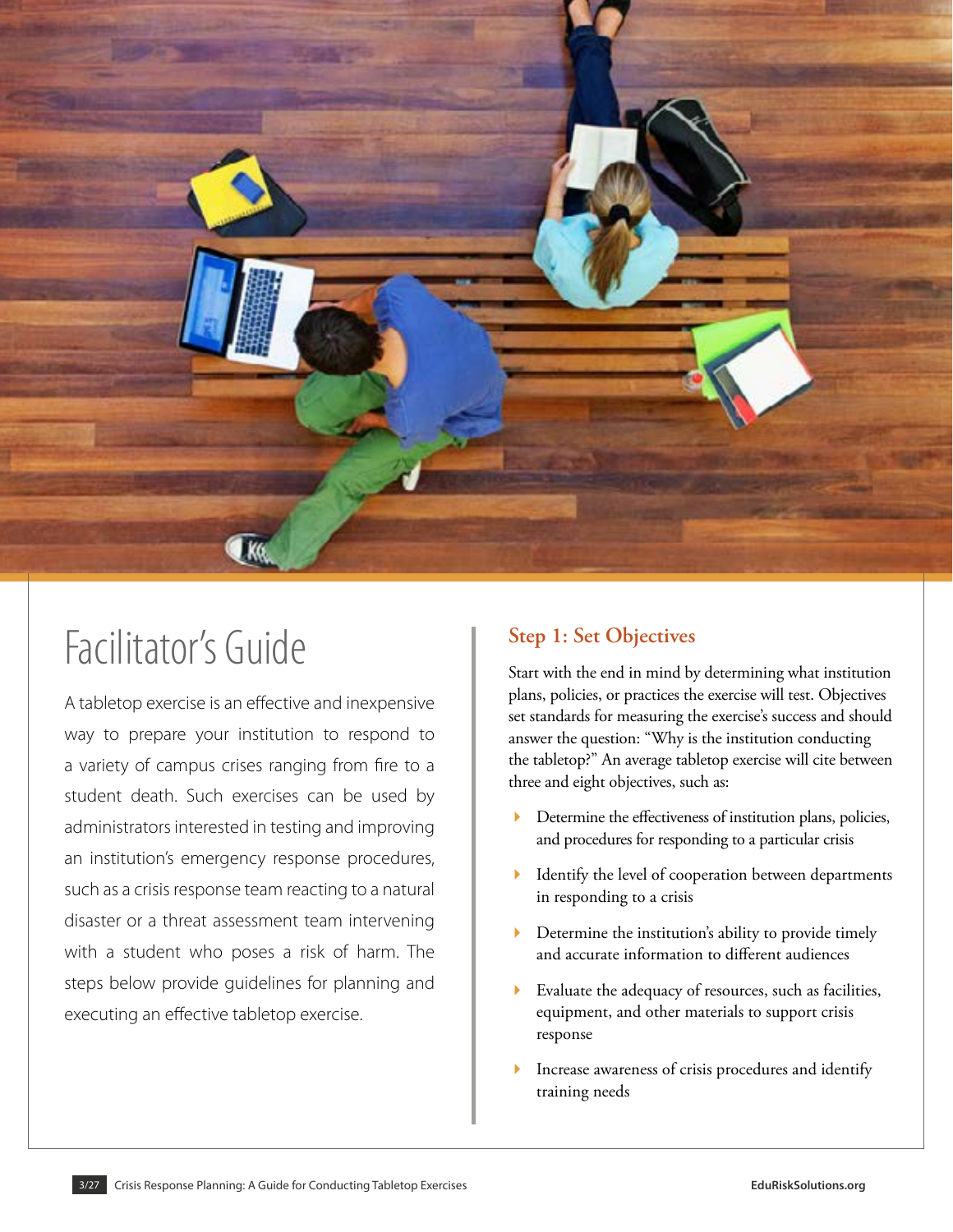### **Step 2: Select a Scenario**

An effective tabletop scenario should be realistic, engage participants, and meet the exercise's objectives. To ensure a scenario meets these goals, consider the following factors:

- Identify a likely crisis. In selecting a potential crisis, consider:
	- 4 Geographic-specific risks that directly or indirectly affect the institution, such as a public transportation shutdown, hurricane, or earthquake
	- 4 Issues that often generate negative publicity for educational institutions
	- Common causes of high-profile claims at United Educators, such as:
		- Athletics-related injuries or deaths
		- Transportation accidents on trips sponsored by the institution
		- Sexual misconduct by employees or students
		- Campus crimes such as hazing, sexual assault, and physical assault
		- Student suicide
- Determine which campus locations are affected. Be specific in identifying which on- and off-campus locations are affected by the scenario.
- Specify timing and weather conditions. Specify when in the day, year, and academic calendar the scenario occurs and the weather or other factors that can affect the severity of the crisis and the institution's response.
- 4 Identify which departments are affected. Consider which functions should participate in the scenario and whether enough departments are involved to meet the exercise's objectives.

United Educators has collected sample [tabletop scenarios](#page-8-0) used by member institutions. Feel free to use these scenarios as a resource in the selection and development of your own.

## **Step 3: Select People to Facilitate, Participate, and Observe**

#### **Facilitator**

As the person charged with leading the exercise, the facilitator can greatly contribute to its success. The facilitator is responsible for setting the ground rules and tone, leading and moderating the discussion, helping to answer participant questions, and resolving problems. When selecting a facilitator, look for someone who is well organized, knowledgeable about the topic of the exercise, and has good interpersonal skills.

#### **Participants**

Invite people or departments that are likely to respond to or be heavily influenced by the scenario.

Depending upon the goals of the exercise, the number of participants can range from five to 50. When inviting a large number, think about how the group size will affect room setup, the facilitator's ability to moderate, participant ability to discuss and provide feedback, and the number of observers.

#### **Observer**

To ensure participant feedback is accurately and completely recorded, require one or more people to observe the exercise, take notes, and recount observations during the review process. Observers should not participate in the scenario's discussion, but should provide input during the exercise's debriefing. Consider using at least one observer for every 10- 15 participants.

## **Step 4: Create an Environment Conducive to Participation**

To encourage participant discussion, consider the following:

#### **Room Setup**

4 Ensure that all participants can easily see each other, the facilitator, and viewing screen (if applicable) by seating people at a large conference table, in a circle, or in a U-shaped configuration with the facilitator and screen at the front.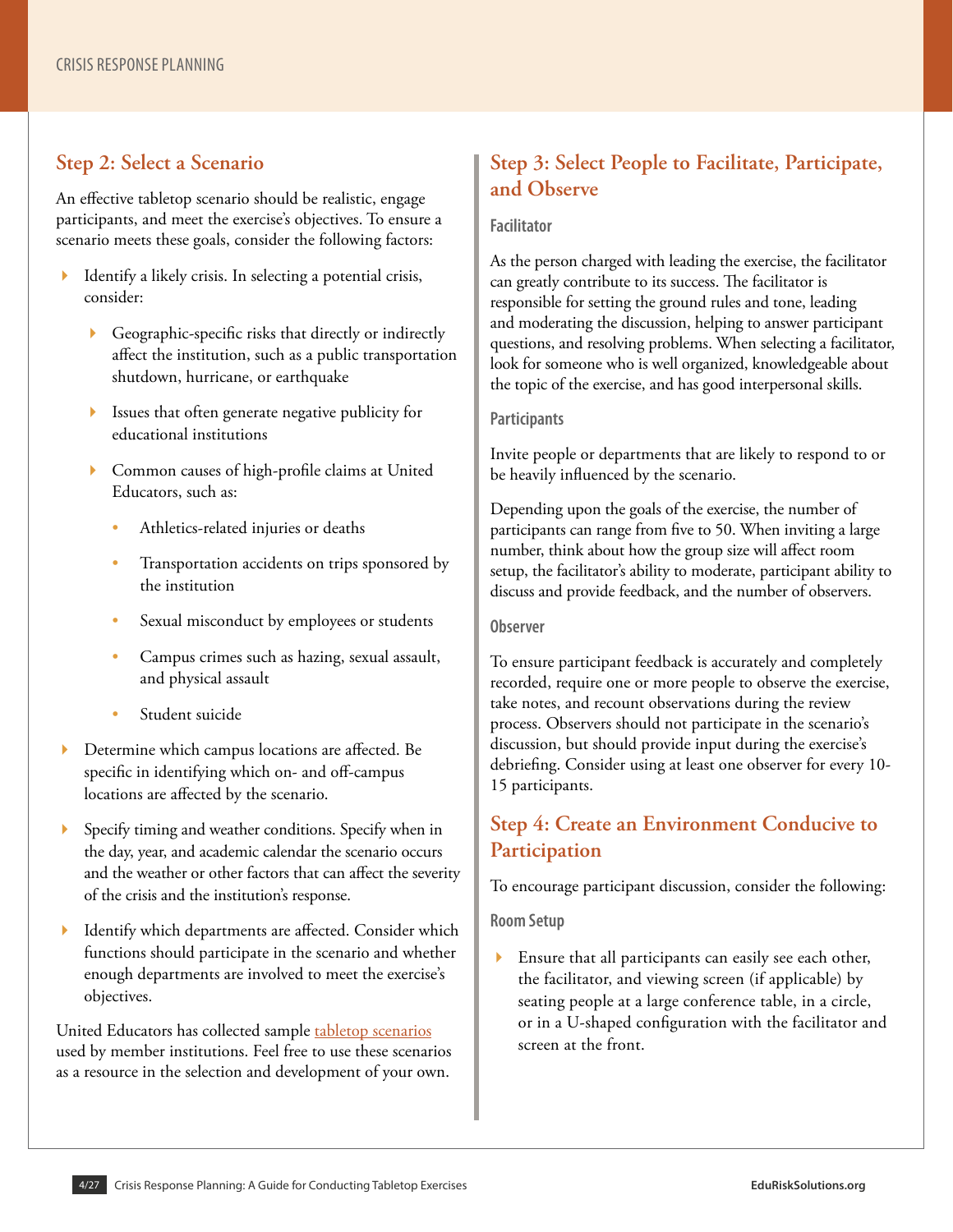- 4 Divide participants by specialty and use break-out rooms if a single location does not realistically simulate how the key personnel involved would handle a crisis.
- 4 Seat observers around the perimeter of the room.
- Provide beverages and snacks to promote a relaxed and comfortable environment.

#### **Timing**

- **EXECUTE:** Determine and adhere to time frames for discussing each scenario module.
- Provide breaks to allow for cross-discipline interaction and relationship building.

#### **Materials**

Provide participants with the following materials:

- An agenda
- 4 A copy of the scenario (particularly if you are not using a PowerPoint presentation)
- 4 A detailed map of the campus or locations important to the scenario
- 4 Relevant policies or plans
- Pens and notepads
- 4 A list of participants with their contact information
- Evaluations of the exercise and institution plans (see next step)

#### **Ground Rules**

Set ground rules that encourage feedback. For example, when introducing the exercise, consider using these ground rules:

- Participants should tolerate varying viewpoints, including those with which they disagree.
- **EXECUTE:** Participants should be aware that there is no single accepted solution.
- The tabletop exercise is an open, "no fault, no blame" venue.
- **•** Participants should assume the scenario is plausible and events occur as they are presented.

## **Step 5: Conduct a Debriefing and Evaluation**

Immediately following the exercise, the facilitator should conduct a debriefing allowing participants and observers to share their thoughts on the exercise's discussions. Provide every participant and observer with an opportunity to comment on what worked well, what did not work well, and areas for improvement. Have someone take notes during the debriefing.

After the debriefing, ask participants to complete evaluations of the exercise and the institution's plans that were tested. For a sample participant evaluation, please see **page 6**.

## **Step 6: Write an After-Action Report**

The After-Action Report (AAR) records the results of the tabletop by synthesizing the information from the debriefing, evaluations, and exercise notes. Generally, the AAR contains:

- **1. Executive Summary:** A brief description of objectives, recommendations, and areas identified as strengths or needing improvement.
- **2. Exercise Overview:** The agenda, which departments or individuals participated in the exercise, and how it was conducted.
- **3. Exercise Events Synopsis:** A summary of the scenario modules and participant responses.
- **4. Analysis of Capabilities:** A list of each task discussed in response to the scenario modules and any that were not discussed as expected. The report should provide an explanation for the tasks that were not addressed. Any recommendations from the evaluations and debriefing should be noted in this section.
- **5. Conclusion:** This section provides a summary of all AAR sections, including action steps for using the exercise's findings to improve the handling of future crises.

For more information on how to write an AAR, please see the resources section.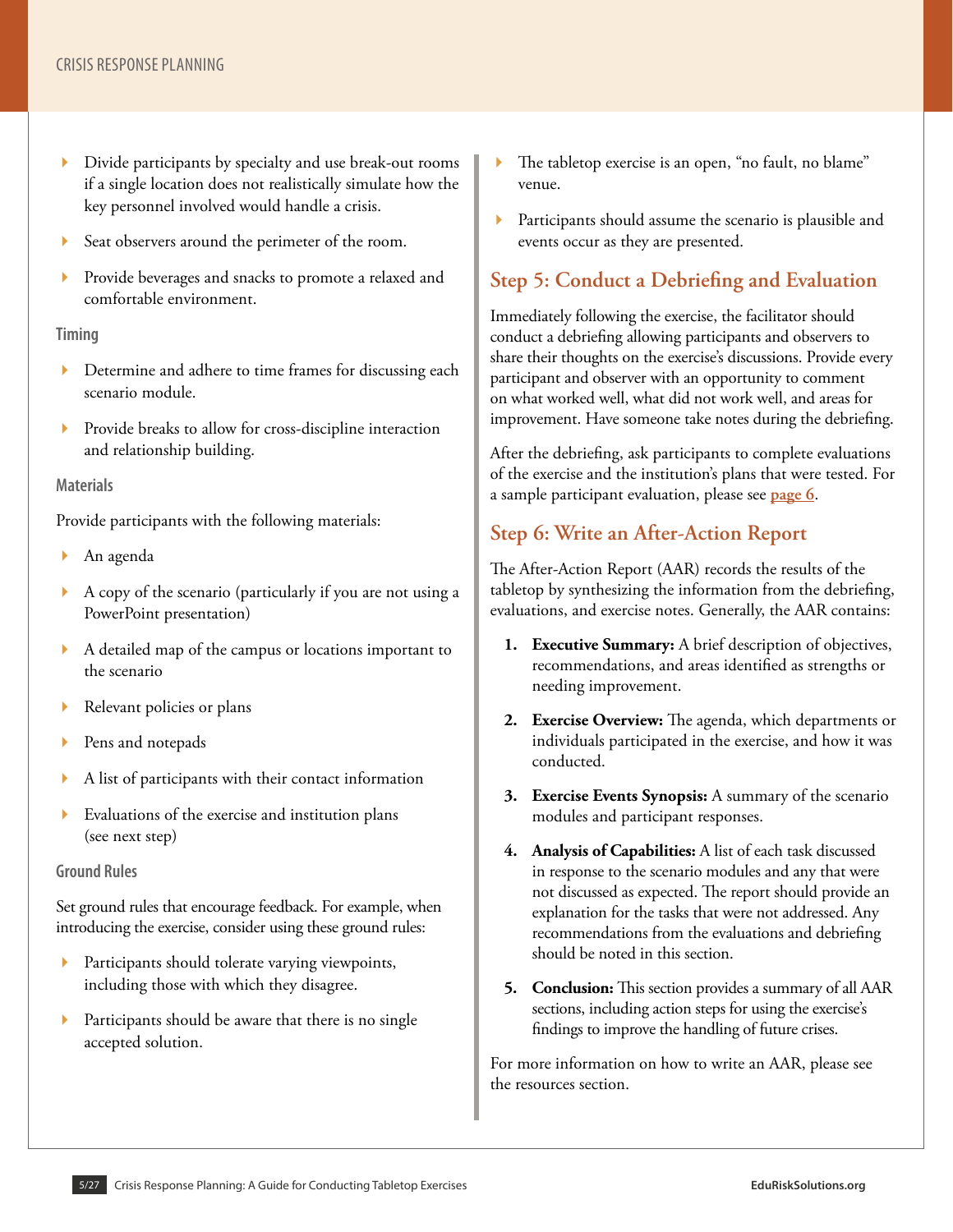## **Step 7: Meet to Discuss Follow-Up Actions**

Once the AAR is complete, schedule a meeting with the exercise participants to:

- Review the AAR and its recommendations
- Field participant questions
- **Determine what actions are necessary to address the** AAR's recommendations
- 4 Identify the departments or staff responsible for executing the recommendations
- 4 Develop a plan with timelines for completing recommendations



#### **Resources**

- ["Emergency Planning Exercises," Federal Emergency Management Agency, 2015](https://www.fema.gov/emergency-planning-exercises)
- "Whole Community: Planning for the Unthinkable Tabletop Exercises," Federal Emergency Management Agency [\(FEMA\), 2013](https://www.fema.gov/media-library/assets/documents/26762)
- n ["Guidelines for Conducting Tabletop Exercises," University of Pennsylvania](http://www.upenn.edu/missioncontinuity/documents/Penn_Mission_Continuity_TableTop_Exercise_Guidelines.pdf)
- n [Training, Drilling, and Exercising Toolkit," Texas School Safety Center](https://txssc.txstate.edu/tools/tde-toolkit/exercising)
- n ["Testing Your Crisis Management Plan,"](https://www.edurisksolutions.org/Templates/template-article.aspx?id=567) *Risk Research Bulletin*, EduRisk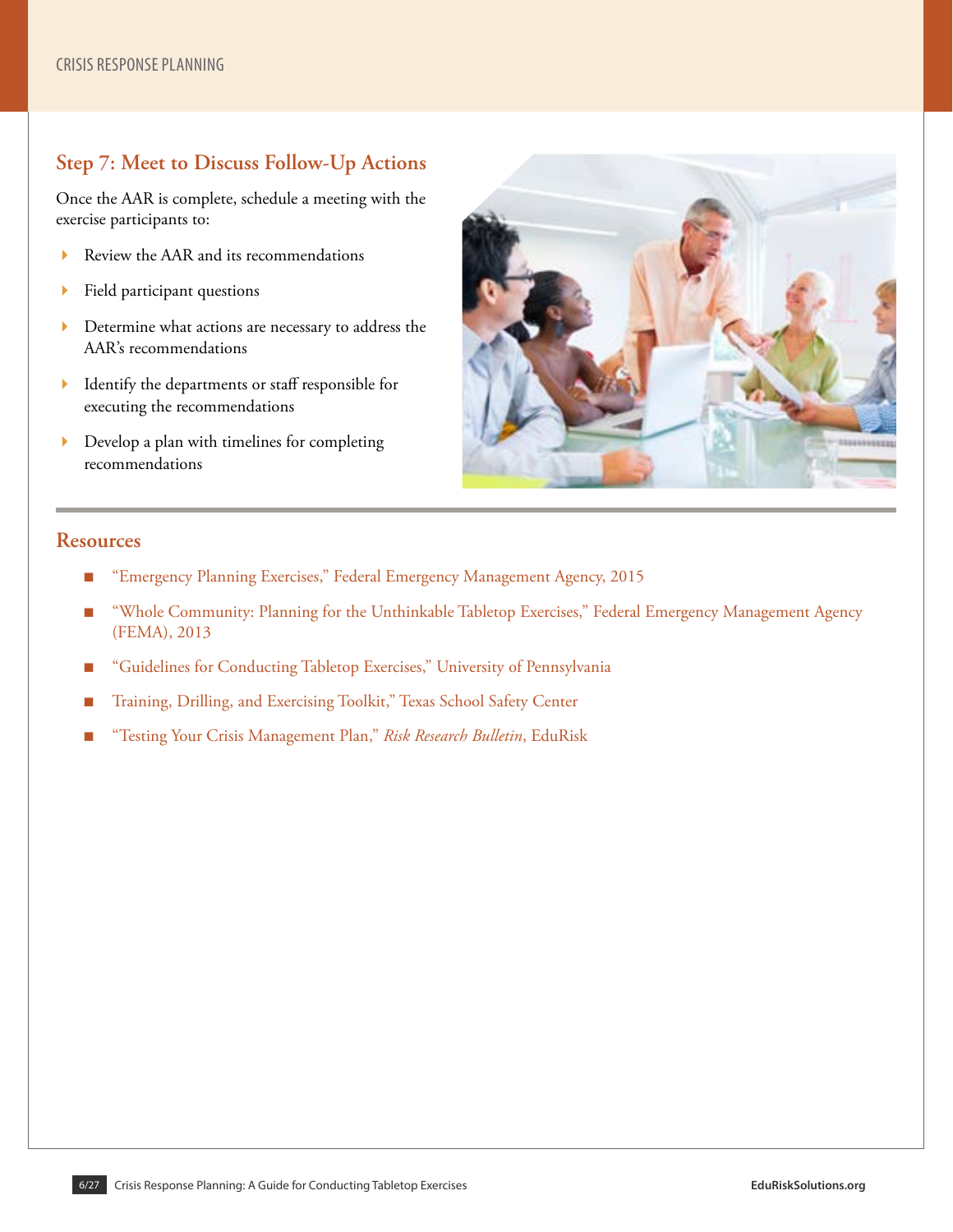## <span id="page-6-0"></span>Participant Feedback on Tabletop Exercise

| <b>Participant Name:</b>                                                                                                                                                  |                    |  |  |  |  |
|---------------------------------------------------------------------------------------------------------------------------------------------------------------------------|--------------------|--|--|--|--|
| Title:                                                                                                                                                                    | <b>Department:</b> |  |  |  |  |
| <b>I. Recommendations and Action Steps</b>                                                                                                                                |                    |  |  |  |  |
| 1. Based on discussions today and the issues identified, list the top three issues and/or areas that need<br>improvement.                                                 |                    |  |  |  |  |
| 2. Identify corrective steps that should be taken to address the issues identified above. For each corrective<br>step, indicate if it is a high, medium, or low priority. |                    |  |  |  |  |
| 3. Who should be assigned responsibility for each action item listed in question #2?                                                                                      |                    |  |  |  |  |
| 4. List the procedures that should be reviewed, revised, or developed. Indicate the priority level for each.                                                              |                    |  |  |  |  |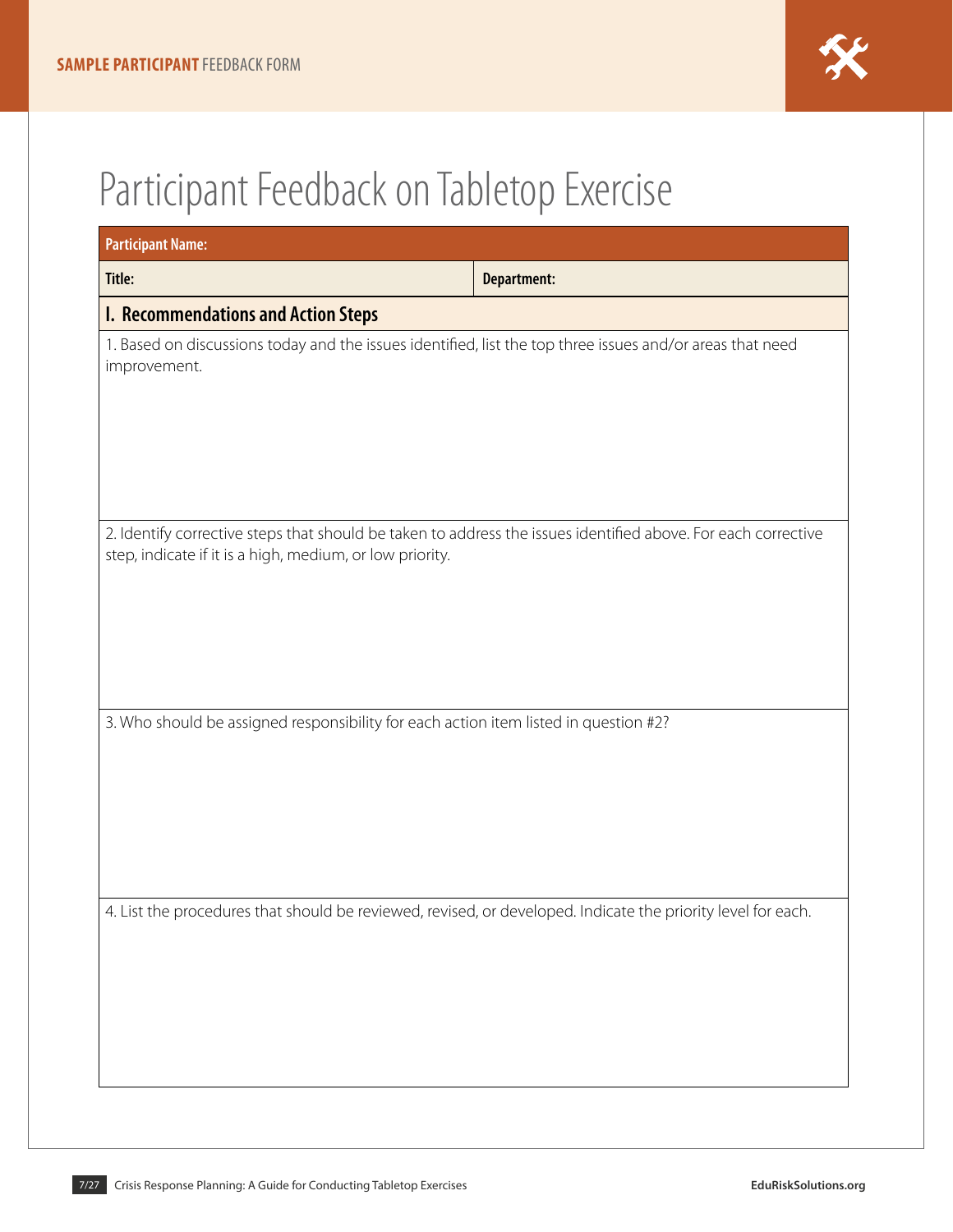| <b>II. Exercise Design and Implementation</b>                                                                                                                                                                                   |              |             |                |                |                |  |
|---------------------------------------------------------------------------------------------------------------------------------------------------------------------------------------------------------------------------------|--------------|-------------|----------------|----------------|----------------|--|
| Please rate and circle, on a scale of 1 to 5, your overall assessment of the exercise relative to the statements provided below, with 1<br>indicating strong disagreement with the statement and 5 indicating strong agreement. |              |             |                |                |                |  |
| The exercise was well structured and organized.                                                                                                                                                                                 | $\mathbf{1}$ |             | $2 \quad 3$    | $\overline{4}$ | $\overline{5}$ |  |
| The scenario was plausible and realistic.                                                                                                                                                                                       | $\mathbf{1}$ |             | $2 \quad 3$    | $\overline{4}$ | 5              |  |
| Facilitators were knowledgeable.                                                                                                                                                                                                | $\mathbf{1}$ |             | $2 \quad 3$    | $\overline{4}$ | 5              |  |
| Facilitators kept the exercise focused and on target.                                                                                                                                                                           | $\mathbf{1}$ | $2^{\circ}$ | $\mathcal{S}$  | $\overline{4}$ | 5              |  |
| Facilitators were sensitive to the group dynamics.                                                                                                                                                                              | $\mathbf{1}$ |             | $2 \quad 3$    | $\overline{4}$ | 5              |  |
| My participation in the exercise was appropriate and beneficial.                                                                                                                                                                | $\mathbf{1}$ | $2^{\circ}$ | 3 <sup>7</sup> | 4 <sup>1</sup> | 5              |  |
| The groups were organized according to level of authority and included a mix of<br>disciplines.                                                                                                                                 | $\mathbf{1}$ | $2^{\circ}$ | $\overline{3}$ | $\overline{4}$ | $\overline{5}$ |  |
| The exercise provided a good test of knowledge on the effectiveness of our plan.                                                                                                                                                | $\mathbf{1}$ | $2^{\circ}$ | $\mathcal{E}$  | $\overline{4}$ | 5              |  |
| The exercise enhanced my ability to perform under similar circumstances.                                                                                                                                                        | $\mathbf{1}$ |             | $2 \quad 3$    | $\overline{4}$ | 5              |  |
| What changes would you make to improve the next exercise?                                                                                                                                                                       |              |             |                |                |                |  |
|                                                                                                                                                                                                                                 |              |             |                |                |                |  |
|                                                                                                                                                                                                                                 |              |             |                |                |                |  |

## **Thank you!**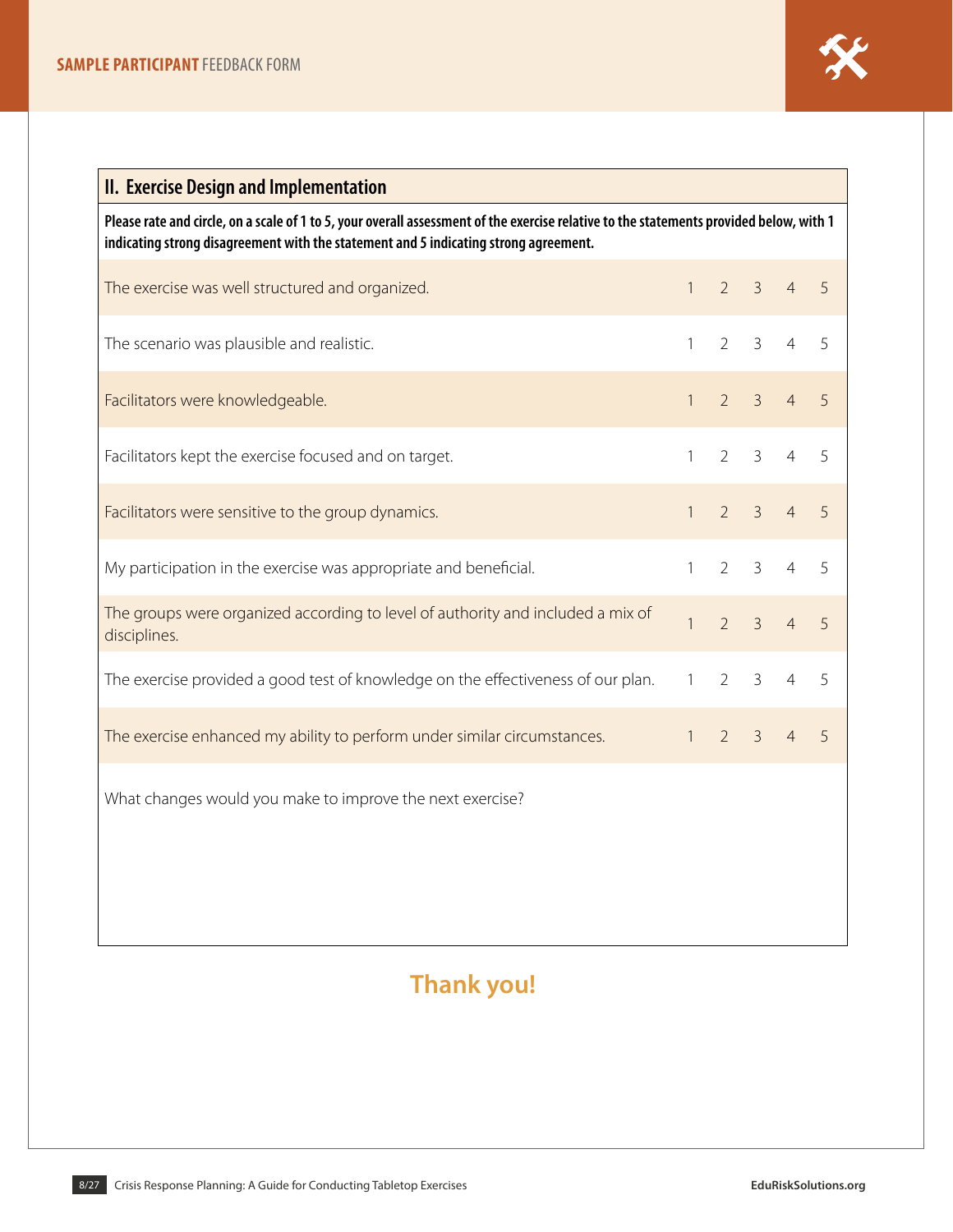<span id="page-8-0"></span>

## Sample Tabletop Scenarios

The hypothetical situations presented here have been used in tabletop exercises conducted by UE member institutions. The styles and formats differ since they were developed for use by a certain school, college, or university. These examples are intended to be used as resources to help institutions develop their own scenarios tailored to their objectives and campus environments.

Before conducting a scenario, facilitators may want to develop discussion questions to focus participants on the exercise objectives.

UE wishes to thank Yale University and Rollins College for donating exercises they have used for this collection. The exercise Rollins College provided was developed by the East Central Florida Regional Planning Council. If your institution is willing to share a scenario with other UE members, please contact **[risk@ue.org](mailto:risk%40ue.org?subject=)**.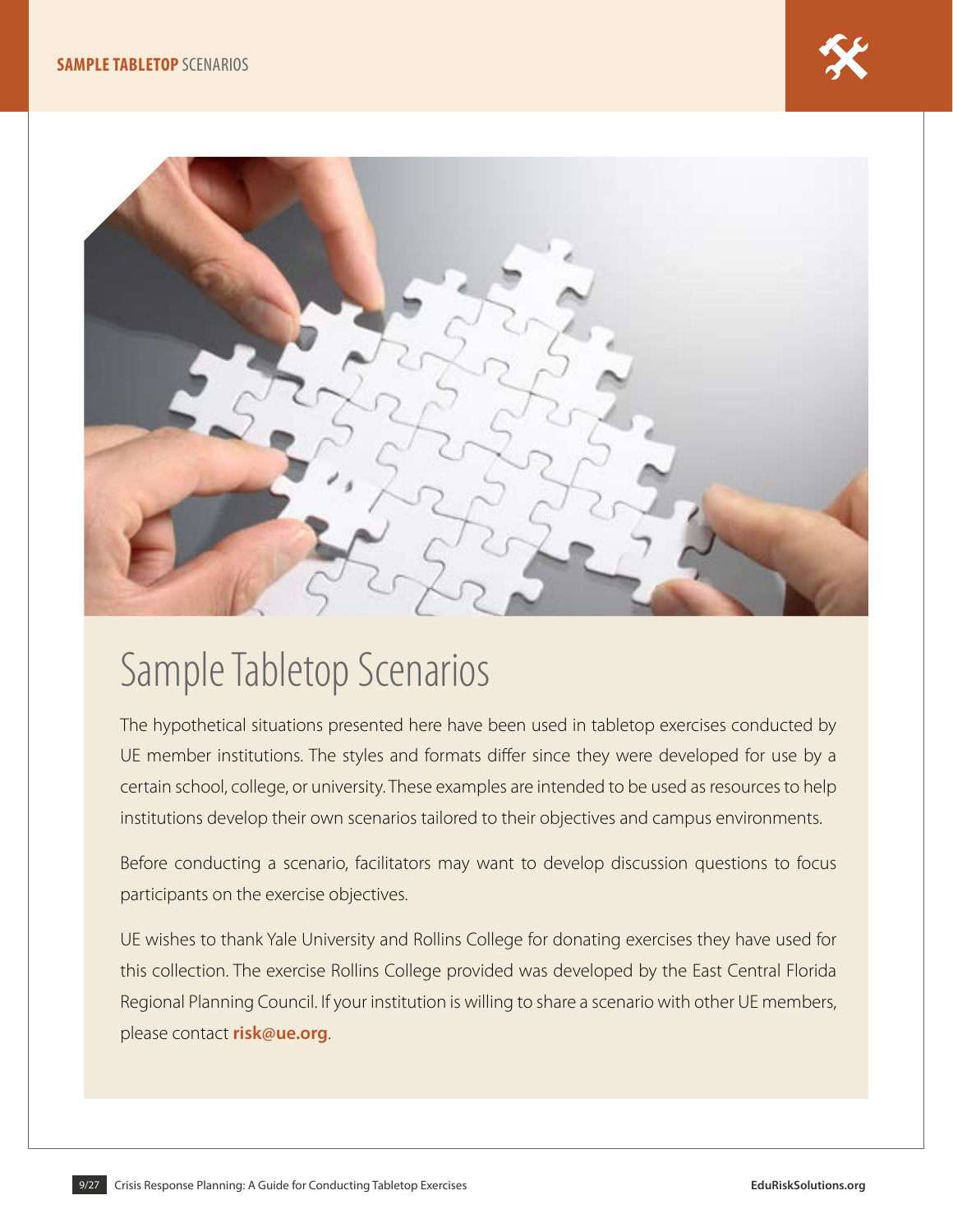

## <span id="page-9-0"></span>**Active Shooter Scenario**

**Objectives**

- **1. Alert and Notification.** Discuss the ability to alert, mobilize, and activate applicable personnel, facilities, and systems required for emergency response and provide for subsequent shift-change staffing to manage the emergency.
- **2. Incident Command and Unified Command.** Assess the ability of local public safety and other agencies to coordinate on-scene operations by establishing incident command and transitioning to a unified command structure within the framework of Incident Command System (ICS) procedures.
- **3. Public Safety.** Discuss the college's ability to manage an active shooter situation and coordinate with local fire and police departments.
- **4. Public Information and Media Coordination.** Discuss options to provide timely dissemination of information to target audiences, ensure consistent data, and minimize public fear. Assess the adequacy of local plans for interfacing with the media and using media resources.

**Ground Rules**

- 4 This is an open, low-stress, no-fault environment. Varying viewpoints, even disagreements, are expected. Respond based on your knowledge of current plans and capabilities involving existing assets as well as insights derived from training.
- **EXECUTE:** Decisions do not set precedent and may not reflect your organization's final position on a given issue. This is an opportunity to discuss and present multiple options and possible solutions.
- Assume cooperation and support from other responders and agencies.
- Issue identification is not as valuable as suggestions and recommended actions that could improve response and preparedness efforts. Focus on problem-solving.
- The scenario is plausible, and events occur as they are presented.
- There are no hidden agendas or trick questions.
- All participants receive information at the same time.
- This exercise assumes that agencies not present will conduct their jobs properly.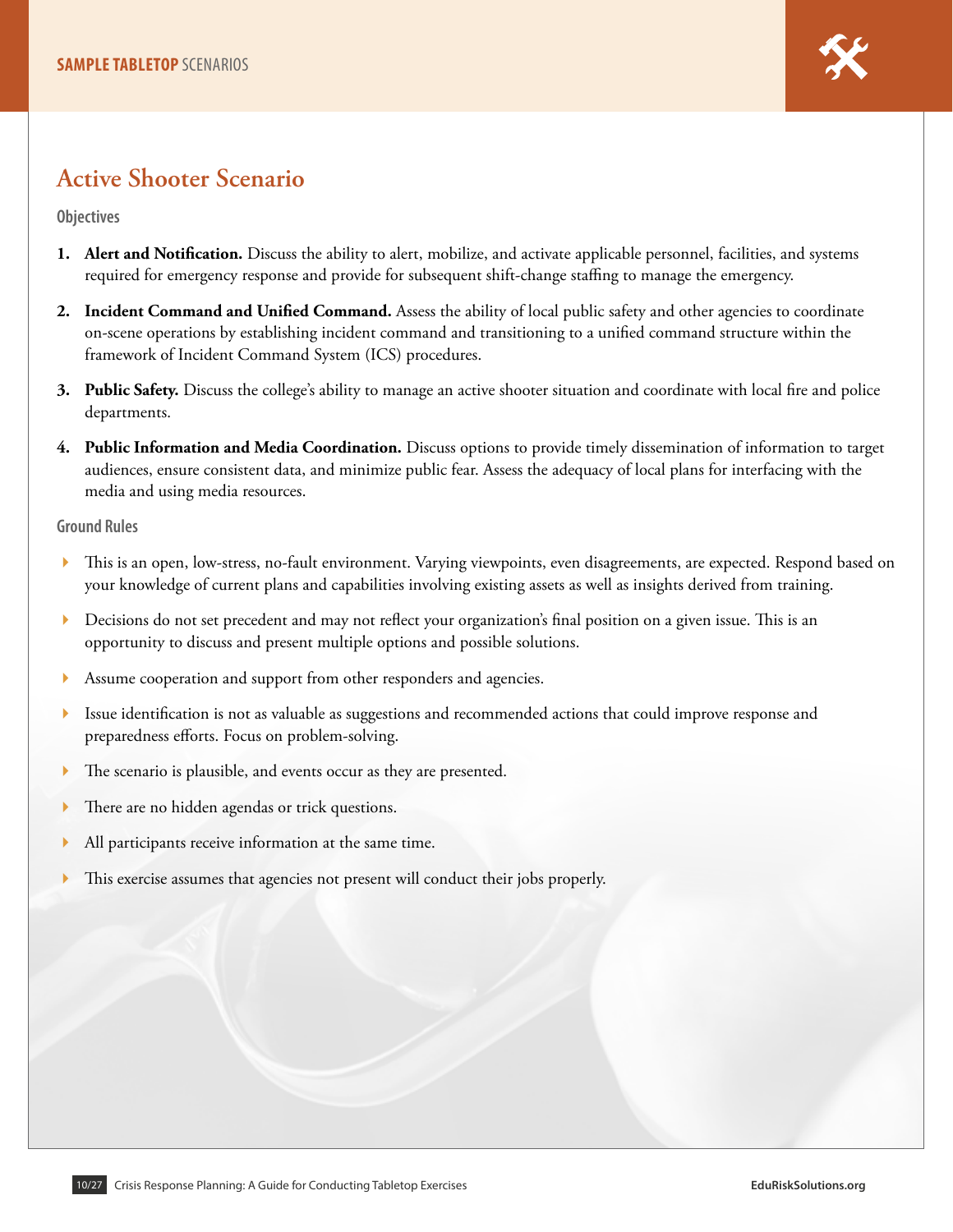**Module 1**

*Exercise time allocation: 30 minutes*

#### **Day 1**

On a Tuesday in mid-April at 10:15 a.m., a bomb threat is received involving two different buildings at Halliwell College. The call is placed to the dean's office. The caller identifies the buildings that contain bombs as the campus library and engineering building. The caller also states that he doesn't like "rich kids." There is no additional information given, and the call ends quickly.

Participant Discussion of Scenario:

**Module 2**

*Exercise time allocation: 45 minutes*

#### **Day 3 (2 days after bomb threat)**

1:30 p.m.: On Thursday, two armed gunmen invade the campus library. It is believed that five people are dead, 11 are wounded, and the gunmen are on the second floor with as many as 25 hostages. An improvised explosive device attached to a door on the first floor wounded two police officers when they attempted to enter the building.

1:35 p.m.: An unidentified individual with a semiautomatic rifle fires at people on the other side of campus from the north side of the second story of the engineering building. Based on initial reports, at least five people are wounded and others are fleeing in a panic. A witness reports seeing a man with a guitar case enter the building at approximately 1:30 p.m. as the witness was leaving the building.

Participant Discussion of Scenario: Change of Scenario Change of Scenario Change of Scenario Change of Scenario

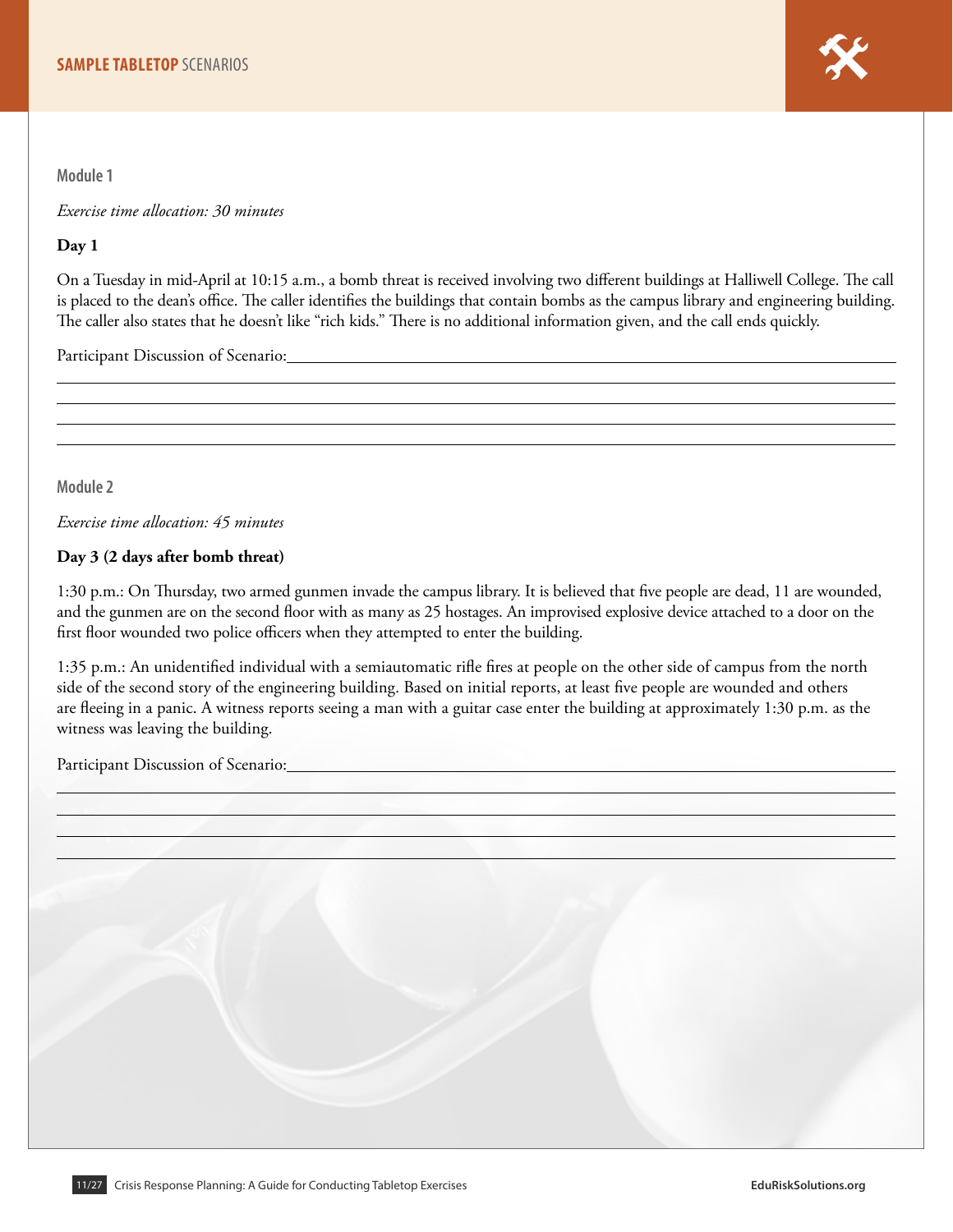

**Module 3**

*Exercise time allocation: 45 minutes*

#### **Day 4 (the day following the shooting)**

1:30 p.m.: The campus is like a ghost town. Few staff members are present and classes are canceled.

All three of the gunmen are dead. The two in the campus library take their own lives and the one in the engineering building is killed by law enforcement. The final death toll including the three gunmen is 17.

The main office line is flooded with calls from concerned parents and the news media. Some parents are looking for students. Others want to know what is going to be done to protect their students living on campus. The calls have been coming in consistently since news of the incident broke. Scores of news vans are parked near campus, and reporters are pressing for updates. The initial investigation into the lives of the gunmen produces the following information:

Two were roommates and students at the institution; the third was a friend and a student at a neighboring institution. At one gunman's off-campus apartment, police found a video of the three perpetrators expressing hatred for "rich kids" and vowing to exact revenge on the institution's student body.

Participant Discussion of Scenario:

**Module 4**

*Wrap-up: 20-30 minutes*

Comments and observations on the decisions made during the exercise and on conducting the exercise: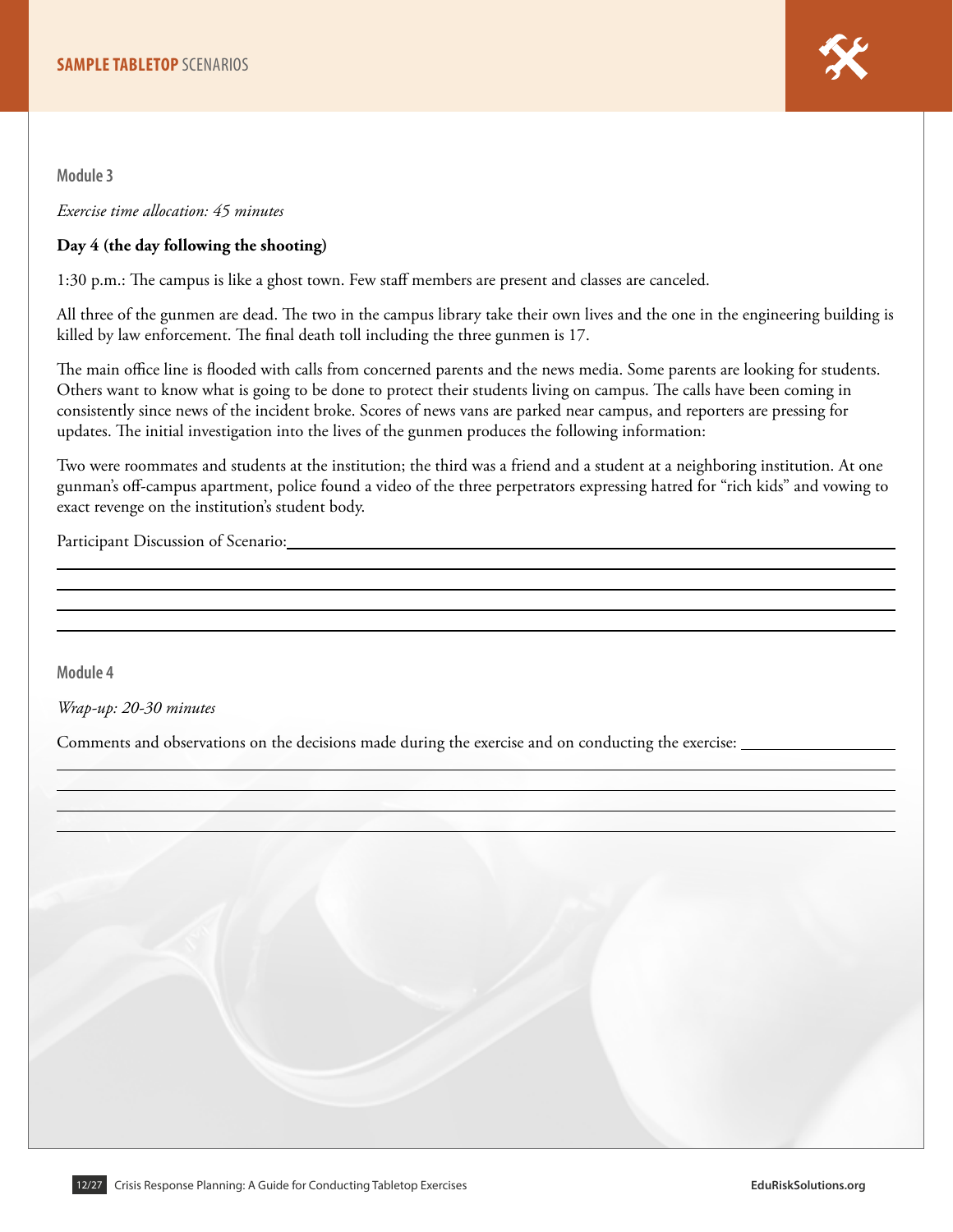

#### <span id="page-12-0"></span>**Bomb Threat and Detonation Scenario**

**Sample Objectives**

- 1. Effectively notify administration and emergency team members
- 2. Activate and organize the emergency team in a timely manner
- 3. Establish and maintain effective communication between the institution's relevant emergency response bodies
- 4. Evaluate the ability of the emergency team to prioritize its objectives to support the institution's relevant emergency response bodies
- 5. Gain a clear understanding of the emergency team's role in the response

#### **Ground Rules**

- 4 This is a learning environment and an opportunity to identify and maintain the activities we do well and improve other activities as needed.
- This is a no fault environment.
- At some points during the exercise, the facilitator may need to table some issues or make assumptions that help move the exercise forward.

#### **Module 1**

It is Thursday, Aug. 5, and it is hot and sunny. A heat advisory issued by the Weather Service will remain in effect until 7 p.m. The combination of temperatures of 95 to 100 degrees, and increasing humidity levels, will produce heat index values of 100 to 104 this afternoon.

A campus museum is hosting two camps today. Camp 1 is for first- through third-graders, and Camp 2 is for fourth- through sixth-graders. Each camp has about 60 kids, 10 staff, and 20 volunteers. Parents start dropping kids off at around 8:45 a.m.; camp starts at 9 a.m. and goes through 5 p.m.

At 8:45 a.m., the director of the campus museum opens an email that was sent to him at 5:48 a.m. The email is in Spanish. He knows some Spanish and quickly realizes what the email states. He calls 911 and advises dispatch that the campus museum has received a bomb threat from the Shining Path, a Peruvian terrorist organization.

English translation of email:

#### **Title: THIS IS A MESSAGE FROM THE MINISTER OF INFORMATION FROM THE SHINING PATH** We have placed bombs in your institution's museum and we are watching.

At 9 a.m., a caller tells the museum's front desk personnel that a bomb has been placed in the Machu Picchu exhibit. The caller states that more detail is in the email.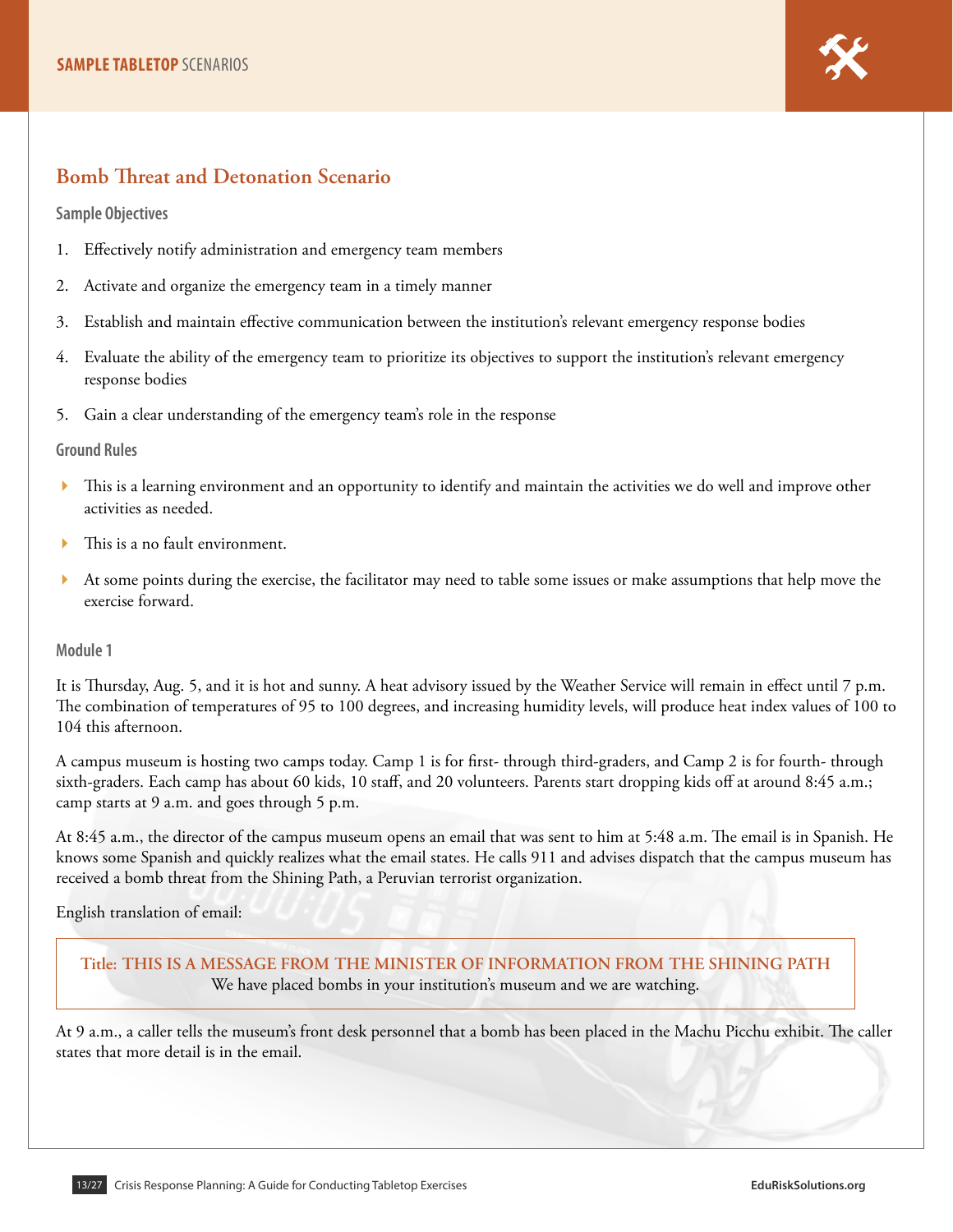The receptionist used the emergency preparedness flip book under the phone to collect some information about the caller.

| <b>Questions to Ask</b>           | <b>Exact Wording</b>                |  |
|-----------------------------------|-------------------------------------|--|
| 1. When is bomb going to explode? | 10a.m.                              |  |
| 2. Where is it right now?         | Machu Picchu exhibit                |  |
| 3. What does it look like?        | A bomb                              |  |
| 4. What kind of bomb is it?       | guess you will find out soon enough |  |
| 5. What will cause it to explode? | Me                                  |  |
| 6. Did you place the bomb?        | Not at liberty to tell you          |  |
| 7. Why?                           |                                     |  |
| 8. What is your name?             | The Shining Path                    |  |

| <b>Caller Was:</b>        | Male<br>П                                                                                                           | $\Box$ Female                                                                                          | $\blacksquare$ Adult                                                                   | $\Box$ Child                                                                                                                                                                                                                                                                                                   |                                                                         |
|---------------------------|---------------------------------------------------------------------------------------------------------------------|--------------------------------------------------------------------------------------------------------|----------------------------------------------------------------------------------------|----------------------------------------------------------------------------------------------------------------------------------------------------------------------------------------------------------------------------------------------------------------------------------------------------------------|-------------------------------------------------------------------------|
| <b>Estimated Age:</b>     | $\Box$ Pre-teen                                                                                                     | $\Box$ Teenage                                                                                         | $\Box$ 20-40                                                                           | $\Box$ 40-50                                                                                                                                                                                                                                                                                                   | $\Box$ Over 50                                                          |
| <b>Caller's Speech:</b>   | Accent:<br>None<br>П<br>Slight<br>□<br>Heavy<br>$\mathsf{L}$<br>(pronounced)                                        | American:<br>$\Box$ New York<br>New England<br>$\Box$<br>$\Box$ Southern<br>Other:                     |                                                                                        | Foreign:<br>$\Box$ Middle Eastern<br>Spanish<br>$\Box$<br>$\Box$ Asian<br>Other: and the control of the control of the control of the control of the control of the control of the control of the control of the control of the control of the control of the control of the control of the control of t<br>□. |                                                                         |
| <b>Caller's Voice:</b>    | <b>Distinct</b><br>П<br>Slurred<br>П.<br>Disguised<br>$\Box$                                                        | $\blacksquare$ Soft<br>$\Box$ Loud                                                                     | Deep<br>$\sim$<br>$\Box$ High-Pitched                                                  | Slow<br><b>The Second Second</b><br>$\Box$ Rapid                                                                                                                                                                                                                                                               | Unfamiliar<br><b>Tale</b><br>Familiar<br>□<br>If familiar,<br>whom does |
|                           | Tone:<br>Angry<br>□<br>Calm<br>П<br>$\Box$ Excited                                                                  | $\Box$ Laughing<br>$\Box$ Crying<br>$\Box$ Normal                                                      | Characteristics:<br>$\Box$ Lisp<br>$\Box$ Raspy<br>$\Box$ Nasal<br>$\Box$ Stutter      | $\Box$ Ragged<br>Deep Breathing<br>$\mathcal{L}_{\mathcal{A}}$<br>$\Box$ Crackling Voice<br>$\Box$ Clearing Throat                                                                                                                                                                                             | it sound like?                                                          |
| <b>Background Sounds:</b> | <b>Telephone Connection:</b><br>$\Box$ Clear<br><b>Static</b><br>П.<br><b>Long Distance</b><br>□<br>Local<br>$\Box$ | <b>Background Noises:</b><br>$\blacksquare$ Traffic-some<br>beeping<br>$\Box$ Bus<br>□<br><b>Train</b> | $\Box$ Airplane<br>$\Box$ Animal Noises<br>$\Box$ Voices<br><b>Office Noises</b><br>П. | $\Box$ Factory Noises<br>$\Box$ PA System<br>$\Box$ Music                                                                                                                                                                                                                                                      | $\Box$ Other:                                                           |
| <b>Threat Language:</b>   | Well Spoken<br>$\mathbb{R}^n$<br>(educated)                                                                         | $\Box$ Foul<br>□<br>Irrational                                                                         | $\Box$ Incoherent<br>$\Box$ Taped                                                      | □ Message Read by Threat Maker                                                                                                                                                                                                                                                                                 |                                                                         |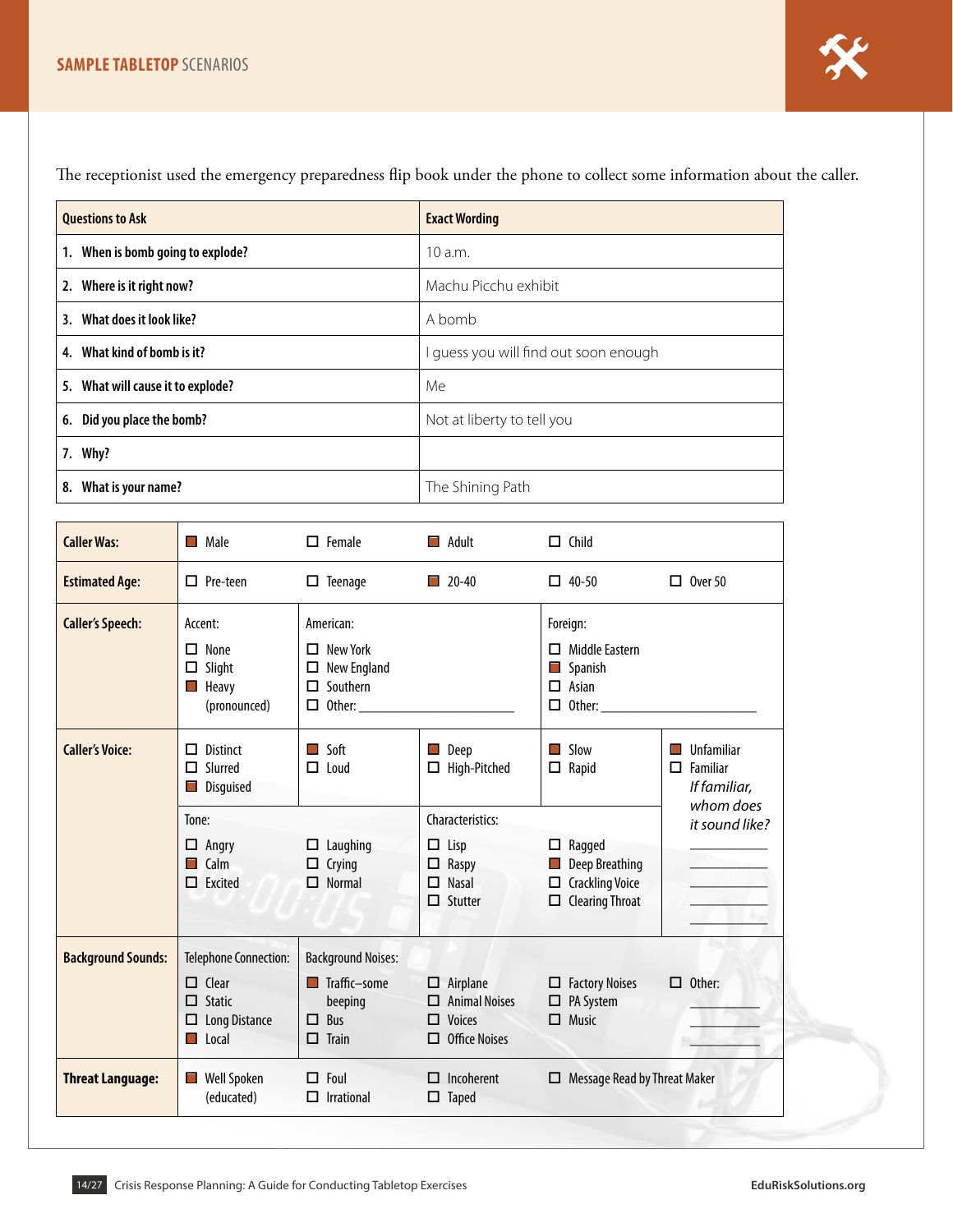#### **SAMPLE TABLETOP** SCENARIOS



**Museum Map**



**Background on The Shining Path**

Peru regards the Shining Path as a terrorist organization. The group is on the U.S. Department of State's list of Foreign Terrorist Organizations; the European Union and Canada likewise regard it as a terrorist organization and prohibit providing funding or other financial support. The Shining Path considers the United States to be the greatest risk to its ideals and, most notably, it's incensed that your institution has the most precious Peruvian artifacts.

Although the organization's numbers have lessened by 2003, a militant faction of the Shining Path called Proseguir (or "Onward") continues to be active. On March 21, 2002, a car bomb exploded outside the U.S. embassy in Lima just before a visit by President George W. Bush. Nine people were killed and 30 were injured; the attack was blamed on the Shining Path.

Participant Discussion of Scenario:

**Module 2:**

#### **Time: 9:40 a.m.**

Conditions: Bomb threat has been confirmed as credible.

Conditions: Conference call with emergency team.

Actions: This update is provided for the team:

- At 8:45 a.m. a bomb threat was emailed and at 9 a.m. was called into the museum. The threat is being made by the Shining Path, an international terrorist organization.
- At 9:20 a.m. the campus police confirmed the threat as being credible.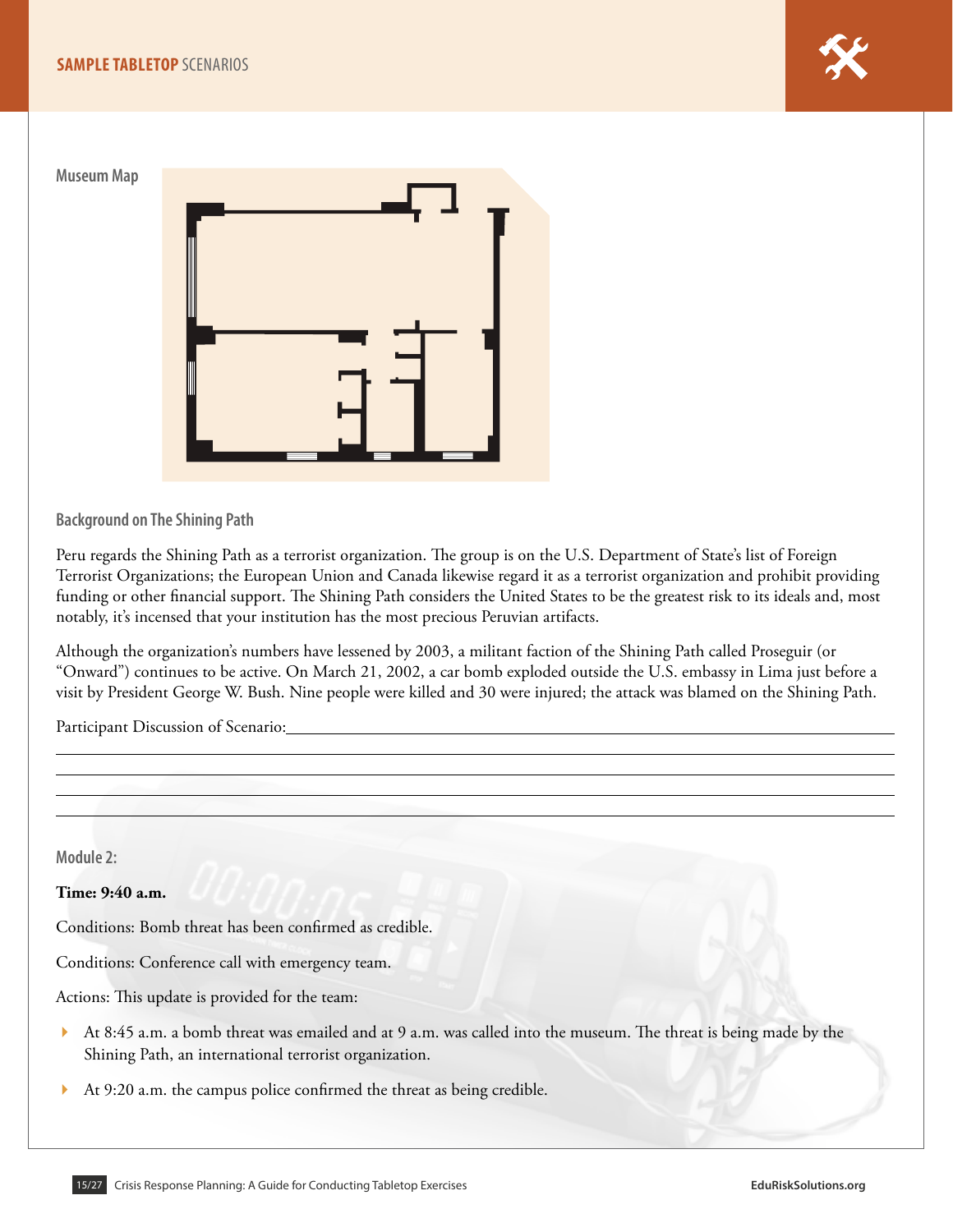

- $\blacktriangleright$  An alert has been sent to the general population asking people to stay away from the area and people at nearby buildings are being asked to shelter in place.
- ▶ The museum is hosting two camps today. Each camp has about 60 kids, 10 staff, and 20 volunteers. Parents will need to be notified to pick up their kids.
- Because of today's heat advisory issued by the Weather Service, we are evacuating people to the campus library and athletic arena.
- You are on stand-by at this time. If this event escalates, we will advise you of the next steps via an alert.
- We have a report of six people with minor injuries who are en route to the campus hospital.
- Types of injuries:
	- Asian-speaking individual with ankle injury
	- Pregnant female complaining of dizziness, nausea, and feeling faint
	- Summer camp student with eye injury
	- Handicapped professor in motorized wheelchair complaining of chest pain
	- Child with skin injury to arm and hand
	- Hysterical patient with no obvious signs of injury

Participant Discussion of Scenario:

**Module 3:**

#### **Time: 10 a.m.**

Conditions: Detonation of bomb in the museum at the Machu Picchu exhibit on the first floor. All evacuations were completed before the bomb detonated.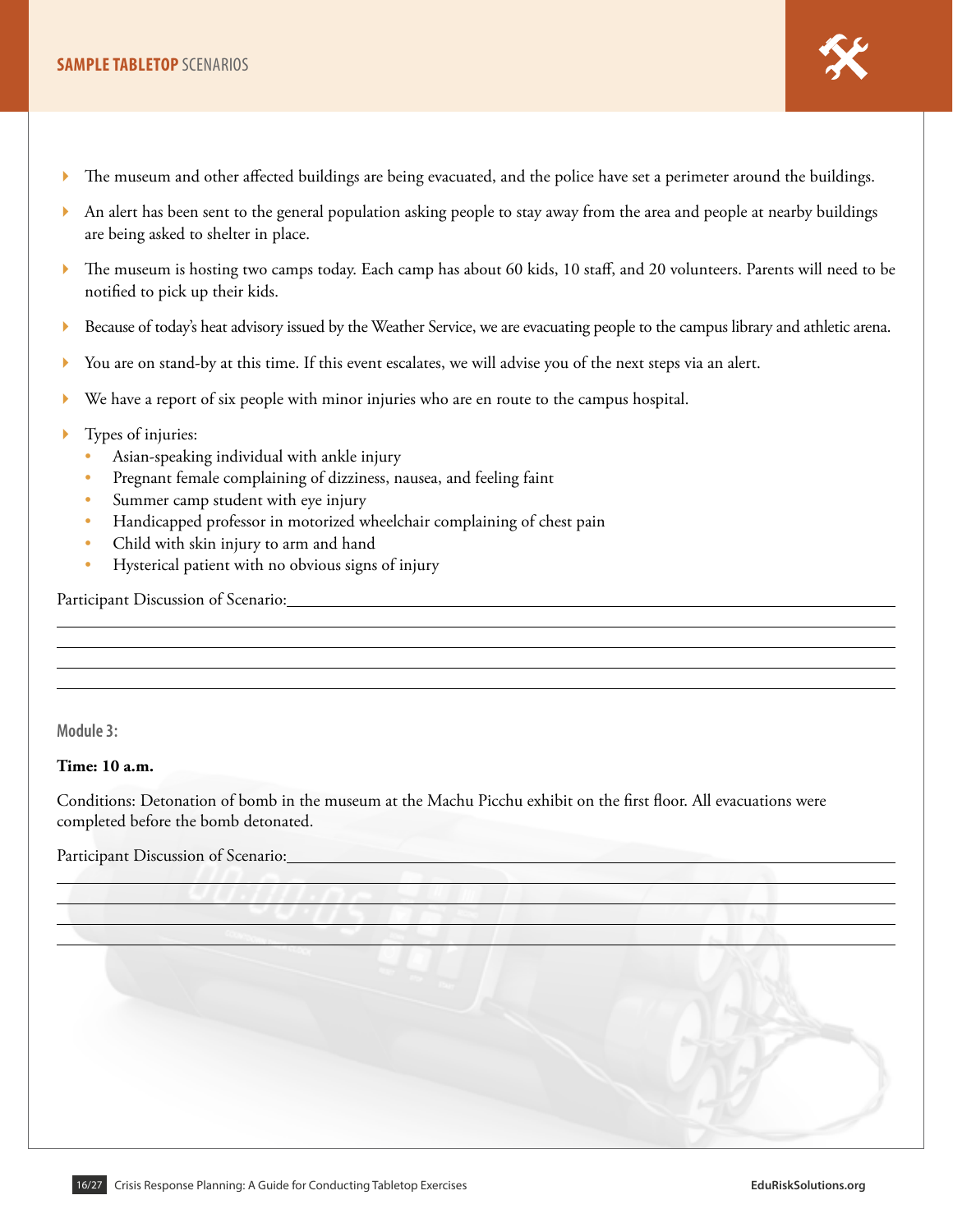

**Module 4:**

#### **Time: 10:30 a.m.**

Conditions:

- Emergency Operations Center is opening at 10:30 a.m.
- Media are on the scene. They are demanding an interview and answers. They have heard a rumor and are planning to report that additional bombs have been placed on campus. In addition, the press is stating that the air is contaminated due to the explosion. They are fueling rumors that it was a dirty bomb.
- The preliminary damage assessment conducted by the fire department indicates that the bomb severely damaged the Machu Picchu exhibit and has also damaged the museum store across the hall. There is also some smoke and fire damage to the museum's lobby. The explosion destroyed most of the glass cases on the first and second floors and some of the windows near the blast.
- The offices at the student union are reporting that people asked to shelter in place in other buildings are very distressed.
- Traffic is starting to become congested because of the street closures.
- Parents are flocking to the scene to get their children.
- 4 Off-duty police officers are calling in to get information about the bomb and offer their assistance. Officers not onsite are asking about the activities on scene.
- Other response agencies on scene include:
	- City police and fire departments
	- State police
	- FBI
	- ATF
- News Agencies
	- Onsite: local ABC, NBC, CBS, and Fox affiliates
	- En route: The Associated Press, CNN, Reuters, and national NBC, CBS, ABC, and Fox correspondents

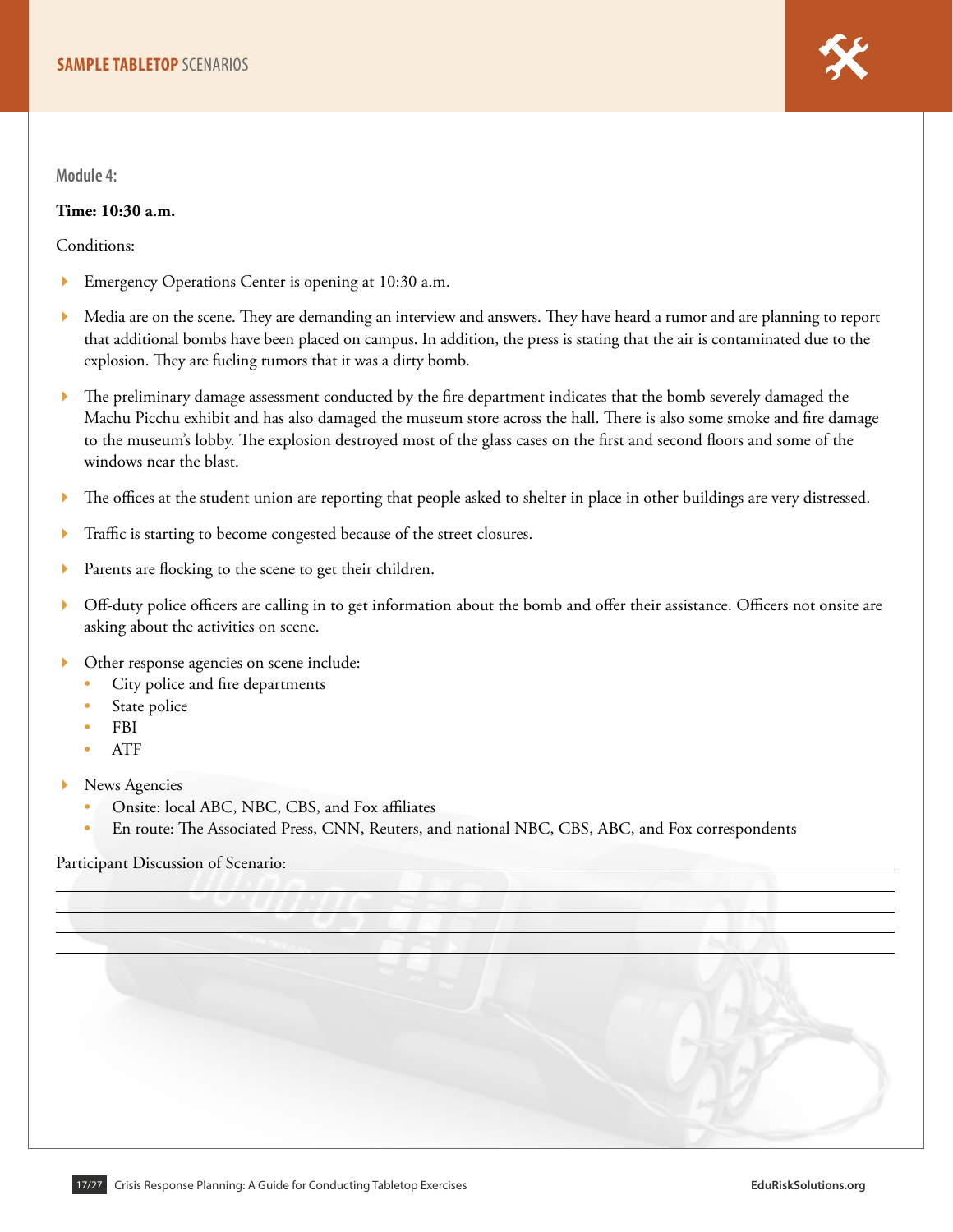#### **Facilitator Inject**

*(An "inject" is a new piece of information about a module introduced by the facilitator to expand discussion.)*

#### **Time: 11 a.m.**

Representatives from offices below are all on scene. How would you like to coordinate with these groups?

- $\blacktriangleright$  Mayor's office
- Governor's office
- $\blacktriangleright$  City police and fire
- 4 City office of emergency management
- $\blacktriangleright$  State police
- 4 State Department of Homeland Security
- $\blacktriangleright$  ATF
- 4 FBI

**Module 5**

#### **Review of Scenario**

| Goal |                                                                                                     | Met? |                                                 |                |
|------|-----------------------------------------------------------------------------------------------------|------|-------------------------------------------------|----------------|
| 1.   | Effective notification of the administration and emergency operations center<br>(EOC) has occurred. |      | $\Box$ Yes $\Box$ No                            | $\Box$ Partial |
| 2.   | The EOC was activated and organized on a timely basis.                                              |      | $\Box$ Yes $\Box$ No                            | $\Box$ Partial |
| 3.   | Effective communication has been established and maintained between<br>relevant parties.            |      | $\Box$ Yes $\Box$ No                            | $\Box$ Partial |
| 4.   | The EOC was able to organize objectives and support relevant parties.                               |      | $\Box$ Yes $\Box$ No                            | $\Box$ Partial |
| 5.   | A clear understanding of EOC role in the response was gained.                                       |      | $\Box$ Yes $\Box$ No<br>Explain: <u>example</u> | $\Box$ Partial |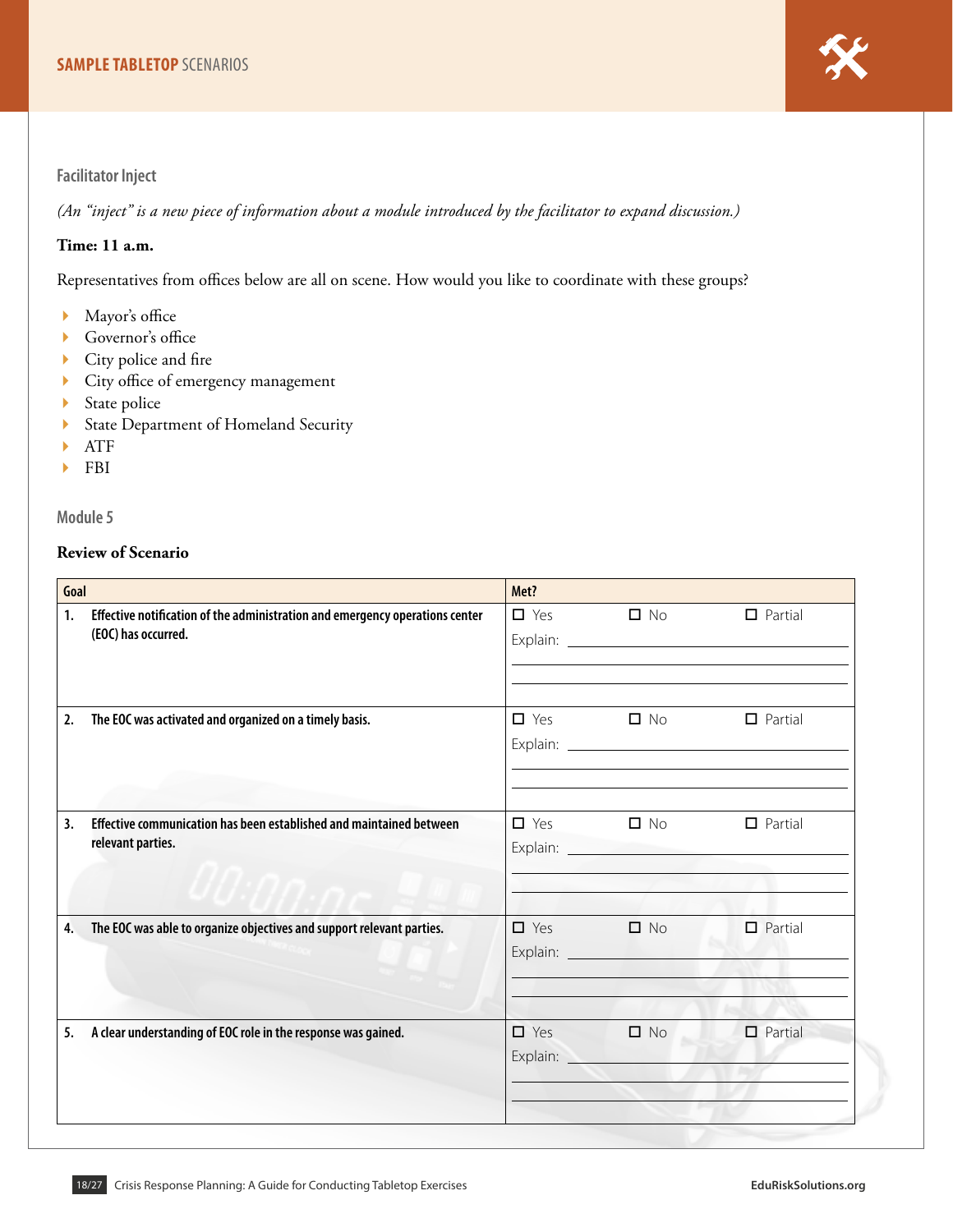

## <span id="page-18-0"></span>**Campus Fire Scenario**

**Objectives**

- 1. To test the soundness of the emergency preparedness plan from the perspective of organizational structure and process
- 2. To allow plan leaders to utilize their administrative expertise and knowledge of the document in working through an emergency scenario

#### **Ground Rules**

- 4 Timing: Because of the nature of a tabletop, the event will occur much faster than in real life. Also, at some points during the exercise, the facilitator may table some issues or make assumptions that help move the exercise forward.
- 4 This is a learning environment and an opportunity to identify and maintain the activities we do well and improve other activities as needed.
- $\blacktriangleright$  This is a no fault environment.

#### **Module 1**

Today is Wednesday, Dec. 8. It is 11 a.m. the week before final exams. The weather is very cold with gusty winds.

You receive the following alert message:

"This is an alert message for the institution's emergency operations team. Today is December 8, 2011, at 11 a.m. There is a fire at the Collegiate Residence Hall. We are activating the emergency operations team. Please report to the student union as soon as possible. Be advised that there is heavy traffic on Main and Center Streets."

Participant Discussion of Scenario:

**Module 2**

#### **Time: 11:15 a.m.**

Overview of the situation for the institution's emergency operations team:

At 10:45 a.m. campus police received a call that smoke was billowing from the second floor of the Collegiate Residence Hall, in which 458 students reside. The local fire department was notified.

At 11:00 a.m. the building was evacuated and those evacuated were sent to the student union. According to the fire department, the sprinkler system was shut down due to construction at a nearby building. In addition, the water main that feeds the fire hydrants is also shut down, which is affecting fire suppression. The fire department is seeking a pressurized system to extinguish the fire. The local news station has just arrived.

An alert was sent to the entire campus community advising them of the situation and asking them to avoid the area.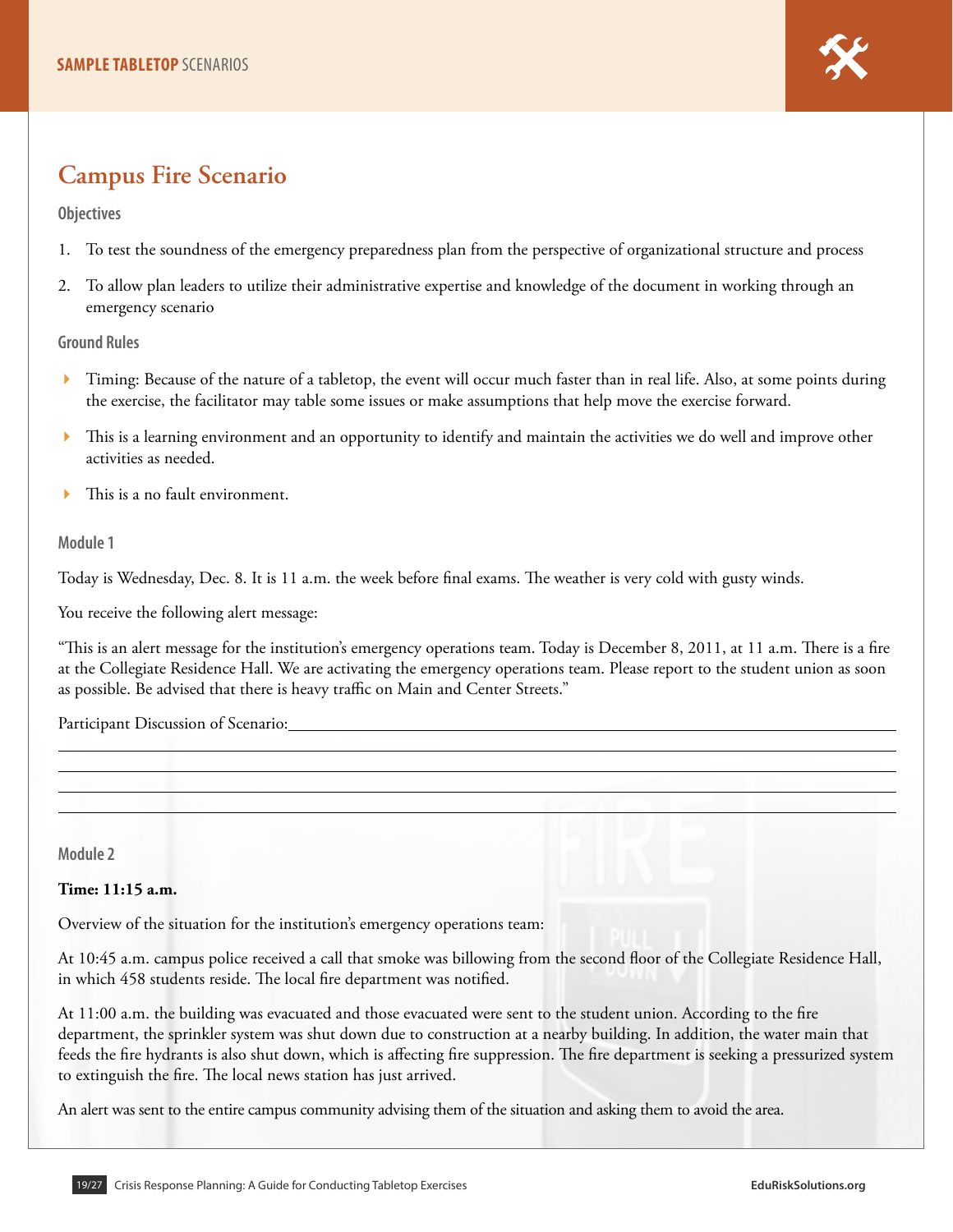

Other notable activities on campus:

- 4 Corporation meeting at the business administration building
- 4 Campus library: A conversation and book signing with a famous author from 1:30 p.m. to 3:30 p.m.
- 4 Visit by a foreign dignitary for graduate class

Participant Discussion of Scenario:

#### **Facilitator Inject**

*(An "inject" is a new piece of information about a module introduced by the facilitator to expand discussion.)*

| <b>Order</b>   | <b>Injects for Tabletop Facilitator</b>                                          | <b>Additional Information</b>                                                               |  |  |
|----------------|----------------------------------------------------------------------------------|---------------------------------------------------------------------------------------------|--|--|
|                | How do we or can we account for all students?                                    | 458 students at the affected building                                                       |  |  |
|                |                                                                                  | 18 students still missing                                                                   |  |  |
|                |                                                                                  | Student update:                                                                             |  |  |
|                |                                                                                  | 456 accounted for                                                                           |  |  |
|                |                                                                                  | 2 students missing                                                                          |  |  |
|                |                                                                                  | 1 suspected to have died in the fire                                                        |  |  |
|                |                                                                                  | Others transported to hospital but not yet<br>identified                                    |  |  |
| $\overline{2}$ | 911 Dispatch calling: "EMS has been requested for several                        | 4 people were transported to the hospital                                                   |  |  |
|                | injured students and employees."                                                 | 2 students                                                                                  |  |  |
|                |                                                                                  | Jane Doe, sophomore from Cincinnati.                                                        |  |  |
|                |                                                                                  | Twisted her ankle while evacuating. Will be<br>released this afternoon.                     |  |  |
|                |                                                                                  | John Doe, senior, Oklahoma City. Smoke<br>■                                                 |  |  |
|                |                                                                                  | inhalation; he is being monitored and kept<br>at the hospital overnight.                    |  |  |
| 3              | Many students are hysterical because their final exams,                          | Students whose rooms were affected will be dealt                                            |  |  |
|                | papers, and computers are in the building. What can be<br>done?                  | with on a case-by-case basis. The dean will work with<br>the students and their professors. |  |  |
| $\overline{4}$ | A pump truck is on scene and a hose connection was found<br>in front of the gym. |                                                                                             |  |  |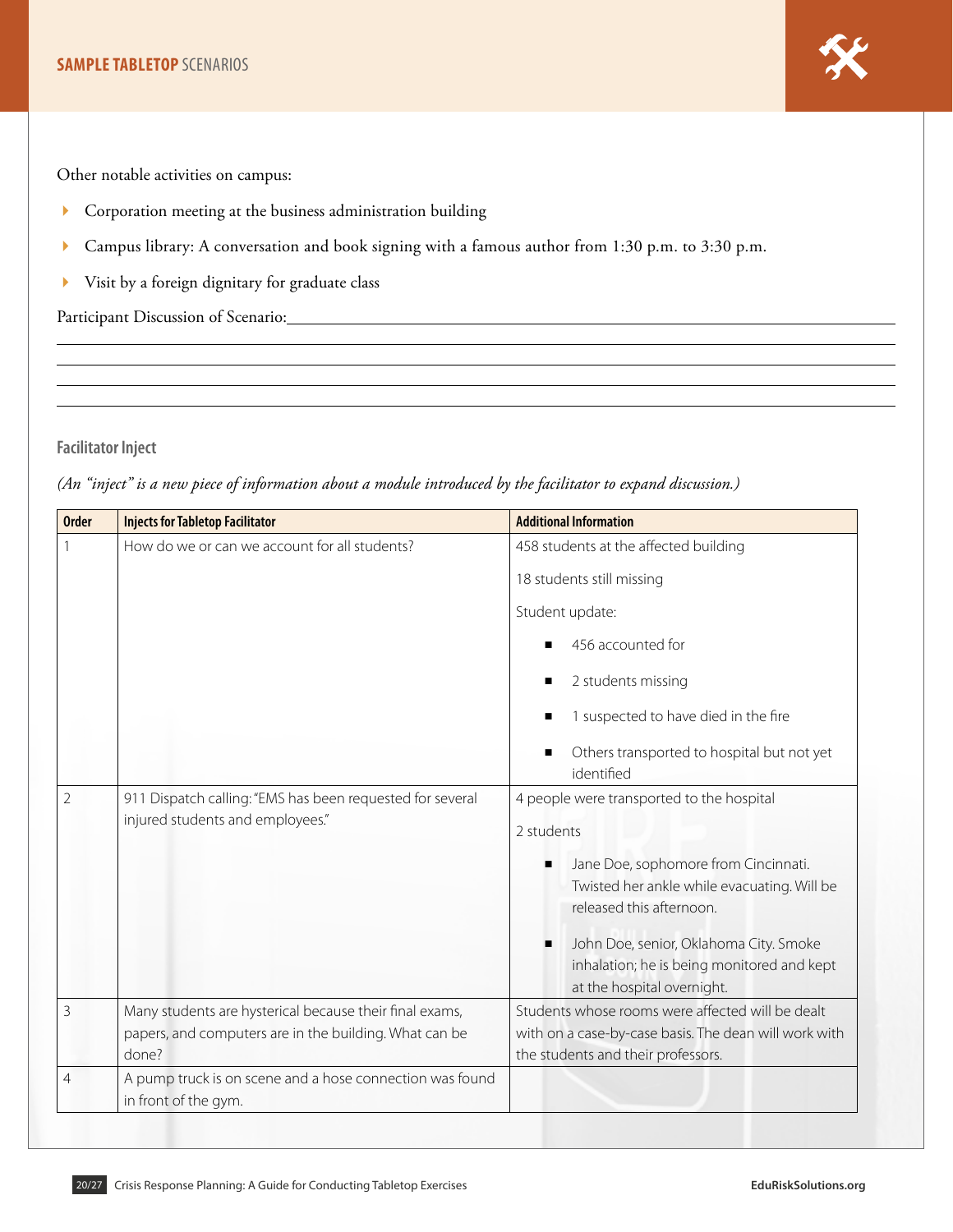| <b>Order</b>   | <b>Injects for Tabletop Facilitator</b>                                                                                             | <b>Additional Information</b>                                                                                                                                                                               |
|----------------|-------------------------------------------------------------------------------------------------------------------------------------|-------------------------------------------------------------------------------------------------------------------------------------------------------------------------------------------------------------|
| 5              | The dining hall was in the middle of preparing and serving<br>lunch. Several of the ovens are on with food still in them.           | Water and smoke damage have been reported on the<br>eastern side of the dining hall close to where the fire<br>was located.                                                                                 |
| 6              | Students did not evacuate with their jackets and it is very cold.                                                                   | Message came in from an emergency responder on<br>the ground.                                                                                                                                               |
| $\overline{7}$ | Traffic on Main Street is backed up and becoming a problem.                                                                         | Campus and local police have set up a barricade on<br>the corners of Main and Center Streets. Preferred<br>alternate route is via Broad Street.                                                             |
| 8              | Some evacuated students have started leaving the student<br>union.                                                                  |                                                                                                                                                                                                             |
| 9              | Explosion is heard in the area of Freshman Residence Hall.                                                                          | The explosion was in the dining hall.                                                                                                                                                                       |
| 10             | A student has passed out at the student union; emergency<br>response is transporting the student to the hospital.                   | The student transported to the hospital is diabetic<br>and passed out because of low blood sugar; she is<br>OK and will be released from the hospital by this<br>afternoon. Her parents have been notified. |
| 11             | Local news station is reporting several students trapped and/<br>or missing.                                                        | This is a rumor. They listened in on a conversation<br>about tracking students.                                                                                                                             |
| 12             | Traffic post at Broad Street is reporting several news crews<br>with vehicles asking where they can set up.                         | News media have been asked to set up their trucks at<br>York Square Place.                                                                                                                                  |
| 13             | Numerous occupants of the Freshman Residence Hall are<br>complaining of nausea, dizziness, respiratory distress.                    |                                                                                                                                                                                                             |
| 14             | Staff are complaining about low water pressure; they are<br>unable to flush toilets and run showers.                                |                                                                                                                                                                                                             |
| 15             | Several media outlets have shown up requesting a<br>statement; they are asking for the names of the dead<br>employees and students. | This is a rumor. At this time, there are no confirmed<br>deaths.                                                                                                                                            |
| 16             | The public communications office has just called; they are<br>getting inundated with calls from concerned parents.                  |                                                                                                                                                                                                             |
| 17             | Families are calling and requesting information on loved<br>ones that they are unable to contact.                                   |                                                                                                                                                                                                             |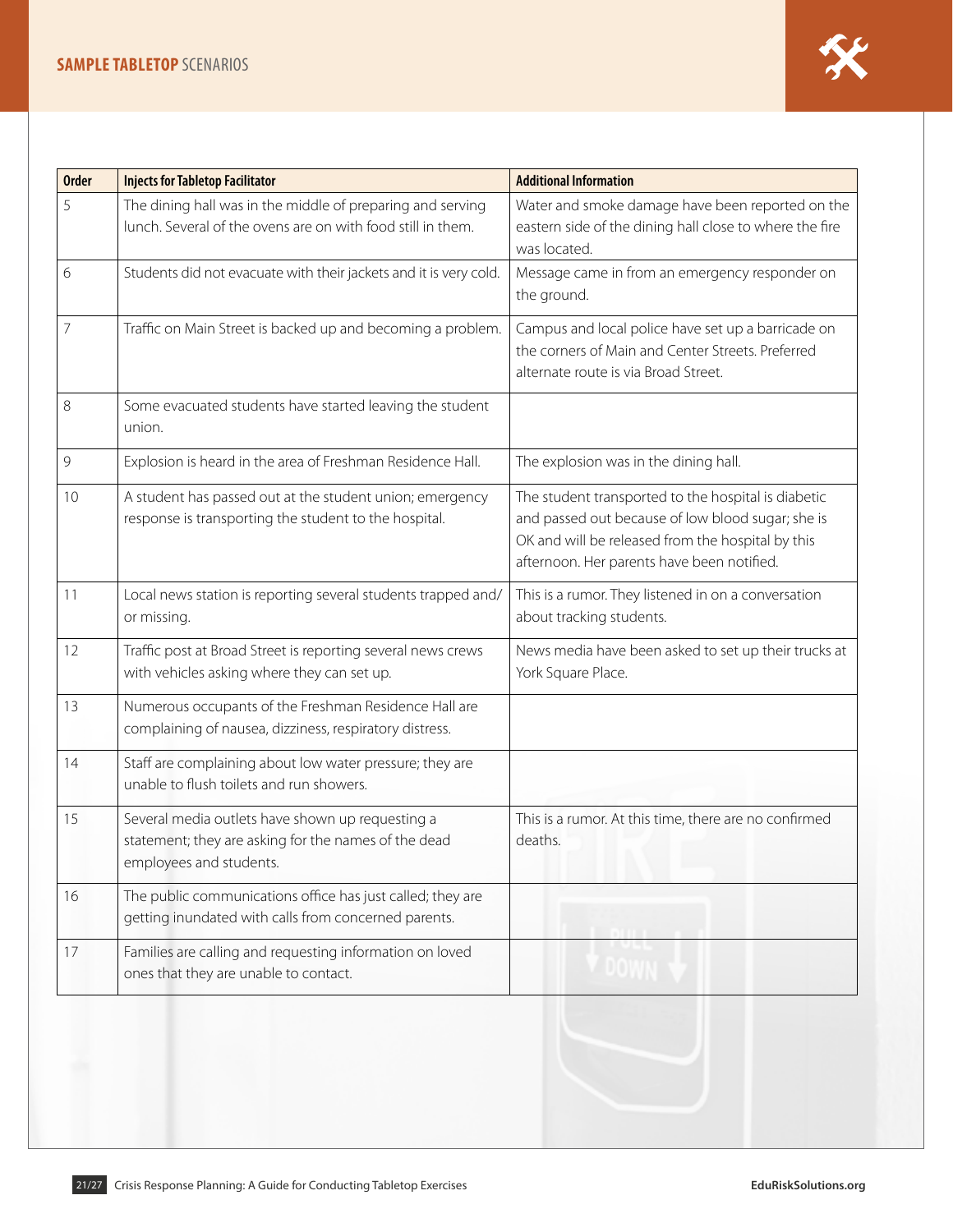

**Module 3**

#### **Time 12:15 p.m.**

- $\blacktriangleright$  The fire is under control.
- Local fire and campus police report that one body was discovered on the second floor and the death is apparently from smoke inhalation. We do not know who it is.
- 4 A press conference has been scheduled for 1:30 p.m. A briefing needs to be put together before then.
- The fire department damage assessment shows that the fire started on the second floor, and the room where it began is destroyed. The cause is under investigation. First floor damage assessment:
	- Heavy water and smoke damage in rooms 112 and 113
	- Minor explosion in the kitchen also caused significant damage to equipment
- 4 Second floor damage assessment:
	- Destroyed rooms 203-213
	- Heavy fire damage in rooms 214 and 215
	- Heavy water and smoke damage in rooms 215-225
- $\blacktriangleright$  Total students affected by room damage:
	- First floor: 39
	- Second floor: 57
- 4 The fire department has deemed the first and second floors uninhabitable.

Participant Discussion of Scenario: University of Alexander Alexander Alexander Alexander Alexander Alexander A

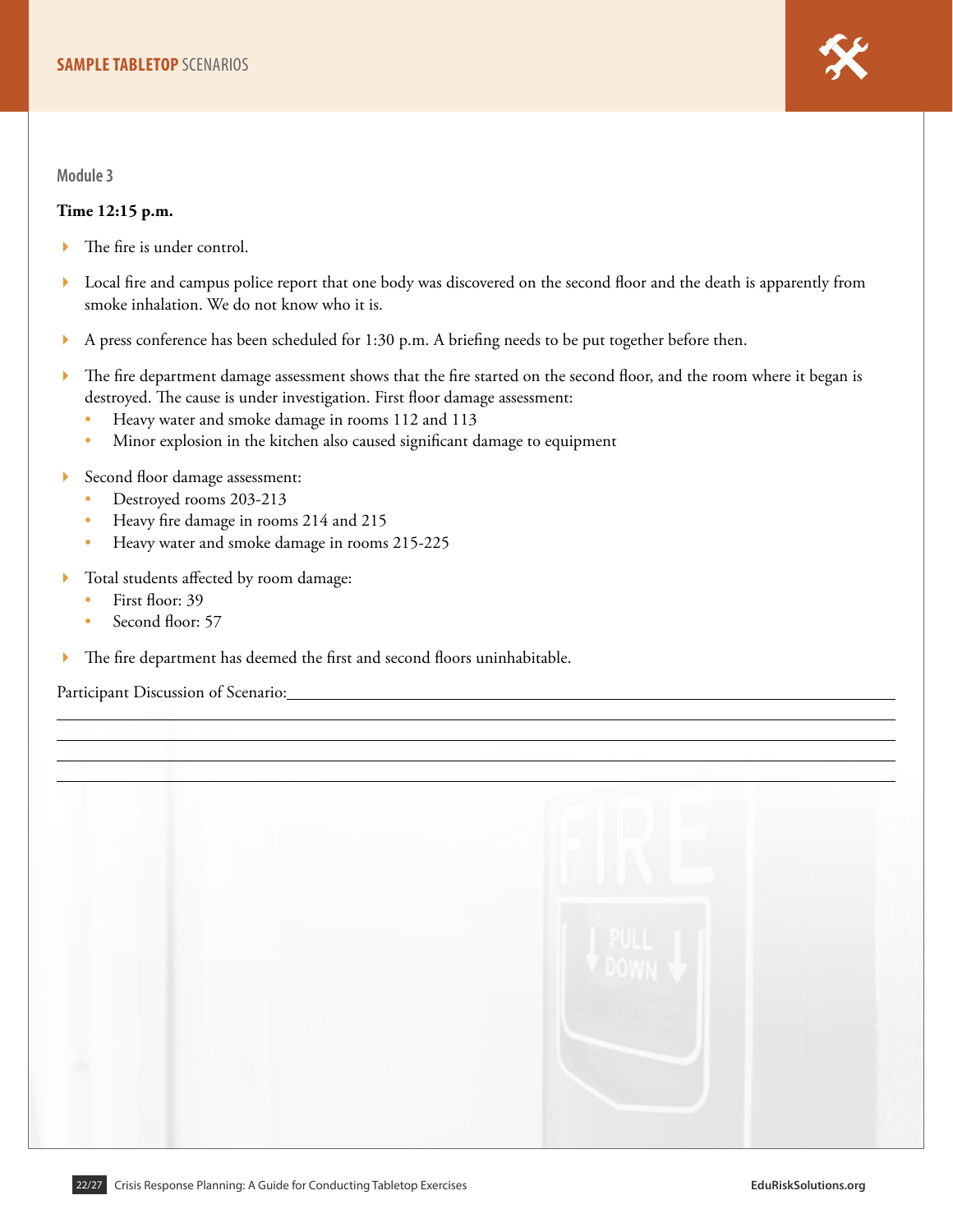### **Facilitator Inject**

| <b>Order</b> | <b>Injects for Tabletop Facilitator</b>                                                                                                                                                                    | <b>Additional Information</b>                                                                             |
|--------------|------------------------------------------------------------------------------------------------------------------------------------------------------------------------------------------------------------|-----------------------------------------------------------------------------------------------------------|
| 18           | Phone call to (555) 555-5555 from frantic student reporting<br>her friend was walking to her room around the time that the<br>fire started and now she isn't answering her cell phone or<br>text messages. | This student was confirmed deceased due to smoke<br>inhalation. The fire department found her in her bed. |
| 19           | Fire department is reporting they have identified 10 injured<br>students who have been transported to local hospitals.                                                                                     |                                                                                                           |
| 20           | Local news station is looking for more information about the<br>students rumored to have been killed in the fire.                                                                                          | Student has been identified.                                                                              |
| 21           | Police request a tow truck to remove vehicles parked near<br>the south end of the building near the fire scene.                                                                                            |                                                                                                           |
| 22           | Professor in the biology department calls to report his car<br>was crushed by the fire department. It is badly damaged and<br>he wants the school to pay for it today.                                     |                                                                                                           |
| 23           | Student calls: Have any decisions been made for housing<br>students who have been displaced? Hotels have limited<br>occupancy due to a convention.                                                         | A total of only 27 beds are available in local hotels.                                                    |
| 24           | Mayor's office requests an update on the incident. Also, the<br>mayor would like to come to the scene.                                                                                                     |                                                                                                           |
| 25           | Media calls to inquire about bystander reports that there has<br>been a murder at the school. What can you tell us about this<br>rumor?                                                                    | This was another rumor.                                                                                   |
| 26           | The emergency operations center will probably be open for<br>at least the next 48 hours. What will be the overnight staffing<br>levels? Who is your backup?                                                |                                                                                                           |
| 27           | Local fire department is requesting temporary fencing<br>around the building damaged by the fire. Building is<br>structurally unsound.                                                                     |                                                                                                           |
| 28           | Gas company on scene and is shutting down all gas feeds<br>and temporarily shuts down feeds to the power plant.                                                                                            |                                                                                                           |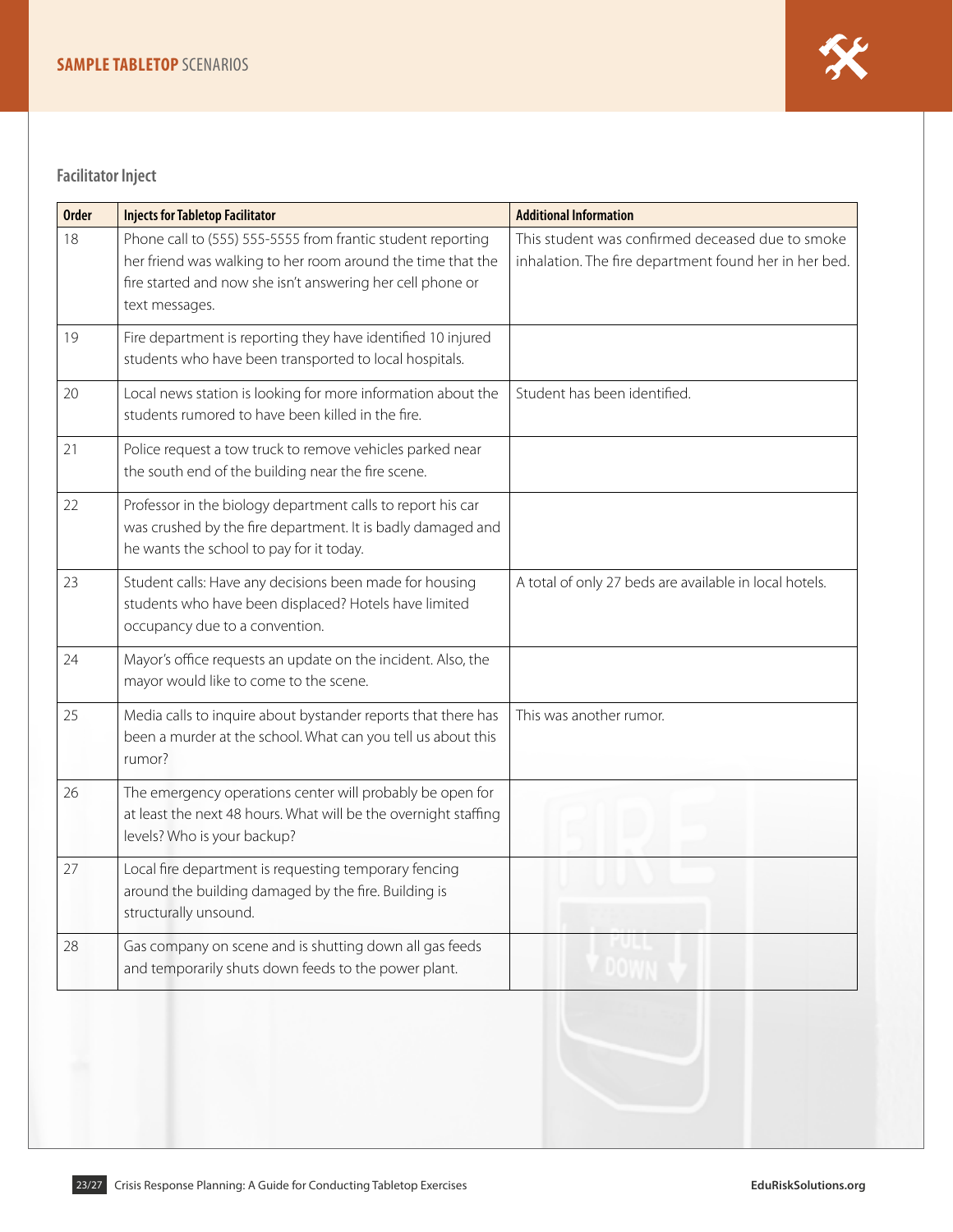

## <span id="page-23-0"></span>**Arson Scenario**

**Objectives**

- 1. To test the soundness of the emergency preparedness plan from the perspective of organizational structure and process
- 2. To allow plan leaders to utilize their administrative expertise and knowledge of the document by working through a potential emergency scenario

#### **Ground Rules**

- Participants should avoid in-depth conversations concerning miscommunication issues. When such issues arise, the team leader should ask the group to move on after proposing a temporary solution to keep the tabletop exercise moving forward.
- Participants should tolerate varying viewpoints, including those with which they disagree.
- Participants should be aware that there is no single accepted solution.
- The tabletop exercise is an open, "no fault, no blame" venue.
- Since real-life scenarios are time-driven, be sure to consolidate discussion and prioritize or rank which issues have the most severe impact on the institution.
- Use your specialty to enhance the discussion to reach joint solutions. Do not prioritize your personal position over the welfare of the entire institution.
- Consider the scenario to be plausible with events occurring as they are presented.
- The scenario takes place as the facilitator presents it.
- There are no trick questions or hidden agendas.

#### **Module 1**

#### **Mid-February, overcast, 29 degrees, early morning**

A small fire begins in the bathroom on the seventh floor of a residence hall on the campus of Halliwell College. The fire alarm system activates, and smoke engulfs only the seventh floor. By the time the fire department arrives through morning traffic, the fire has been extinguished by the sprinkler system but the building has been evacuated. Several rooms sustain smoke and water damage. Many of the students were on their way to class and quickly return when they learned of the fire. Students who were evacuated are confused, and some are asking when they can get their belongings and where they'll be sleeping that night.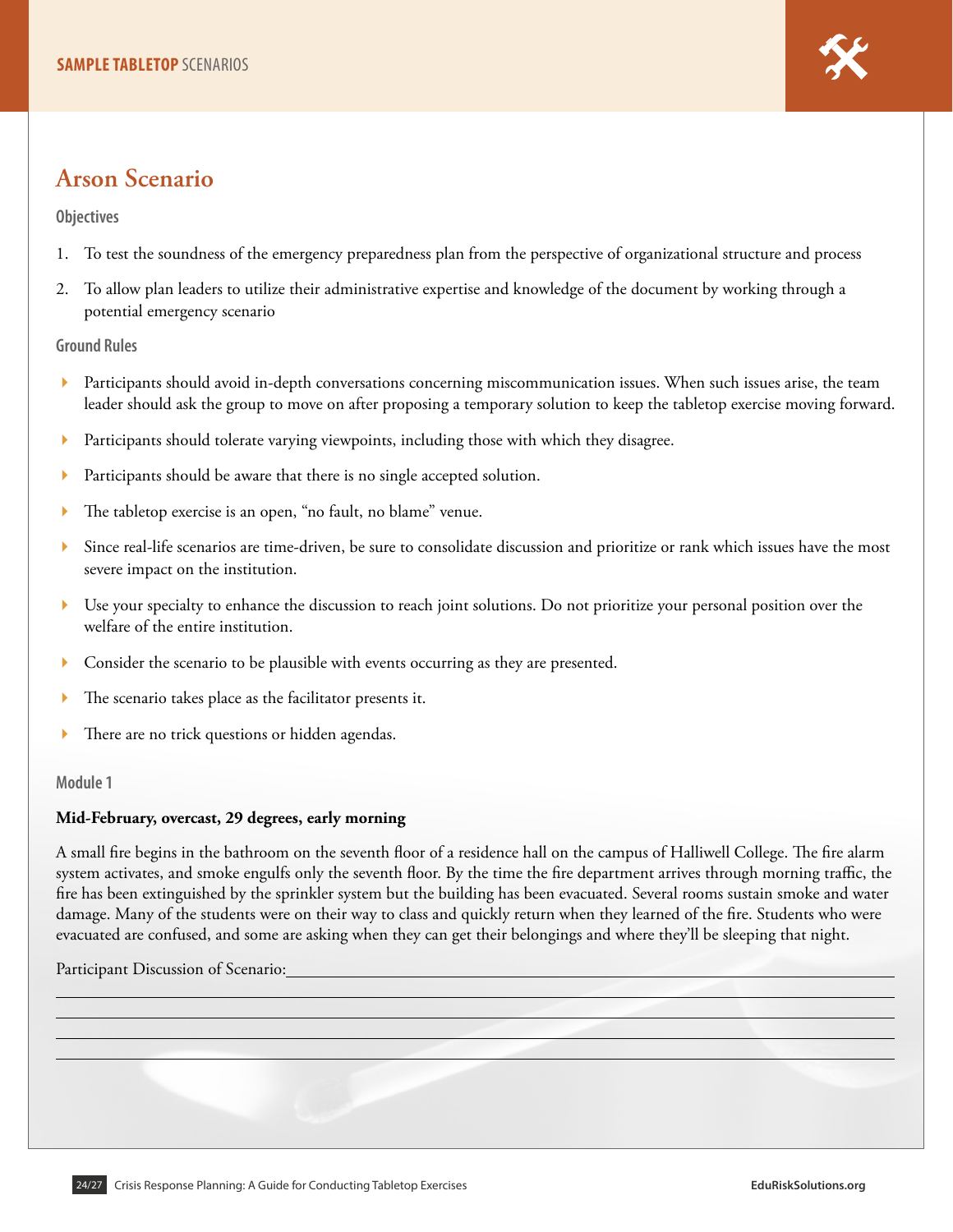

#### **Same day, hours later**

People begin to re-enter the residence hall when a student who lives on the third floor discovers a note that states "this is only the beginning, this is what happens when you are not nice to people." The student who finds the note immediately gives it to a resident assistant (RA) and tells him he will provide additional information if he can remain anonymous. The RA is able to locate the director of student housing and hands her the note. He informs the director that the anonymous student had observed Robert Jones, a freshman, pacing the residence hallway all night talking to himself and appearing extremely distraught. The anonymous student said Jones had recently lost his mother to a long and painful battle with cancer and that Jones' girlfriend (a fellow university student in the residence hall) had just ended their relationship a few days prior to the fire. Robert Jones' roommate has not seen him since dinner the evening before. In the interim, fire officials have launched an investigation to determine the cause of the fire.

Participant Discussion of Scenario: Charles Contains and Discussion of Scenario:

**Module 3**

#### **One day later, sunny, 34 degrees, mid-morning**

Rumors begin to spread across campus of an arsonist on the loose. A sense of anxiety develops within the student population, and some parents are calling the school inquiring about the safety of their children. Robert Jones has not returned to his residence hall and the college has tried to locate him by calling his parents and questioning the ex-girlfriend. The college has turned its findings over to the local police.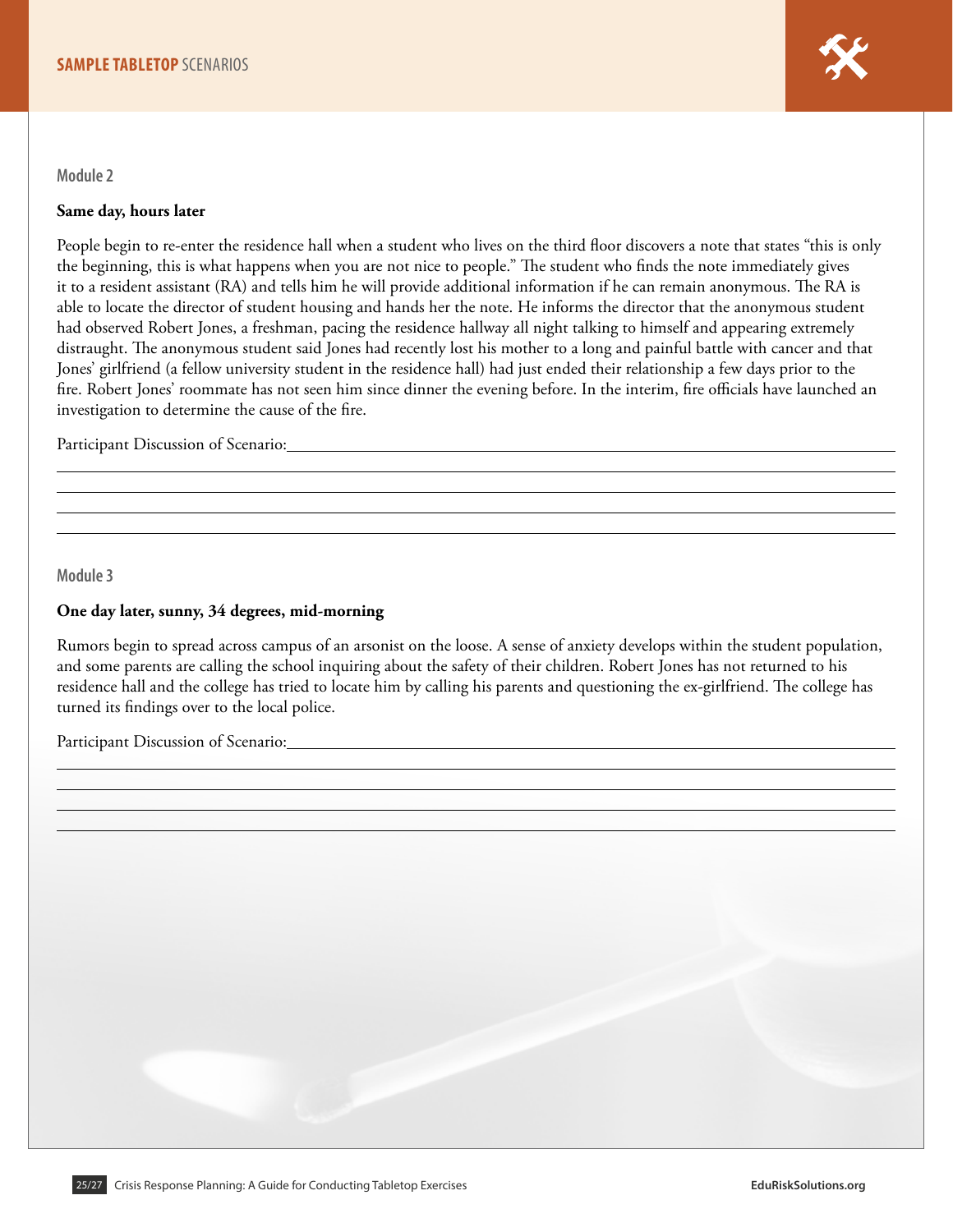

**Module 4**

#### **Later that same day**

A second fire erupts in the journalism building while classes are in session. This building is also evacuated and the fire is quickly extinguished with minimal damage to the building. Most classes resume. However, fire investigators remain on the scene to inspect the area of origin. The police investigation is ongoing and nothing conclusive has been determined. A television news reporter is outside interviewing students to learn about the college's response to a possible arsonist on campus. The executive assistant to the president receives an urgent email from a nondescript Gmail account that simply says, "This isn't over yet."

Participant Discussion of Scenario:

**Module 5**

#### **One day later, mix of snow and ice fall overnight, 29 degrees, morning**

Fears are heightened throughout the campus community and parents are demanding to know how the college will protect their children.

A woman claiming to be the wife of a college employee calls local police after watching a news story about the fires. She states that in one of the trash cans at her home she discovered several handwritten notes by her husband, a former Halliwell College employee named Sam Smith. The notes indicate hatred for the school. The police contact the college's human resources department asking for the employee records of Mr. Smith, who had worked at the college for 14 years before being laid off due to budget cutbacks. Mr. Smith is taken in for questioning by the police as a person of interest and later released without further information being publicly stated. The television news reporter learns of this new development and reports that Mr. Smith had been convicted of criminal mischief and assault almost 20 years ago. At the time Mr. Smith was hired, the college did not conduct background checks.